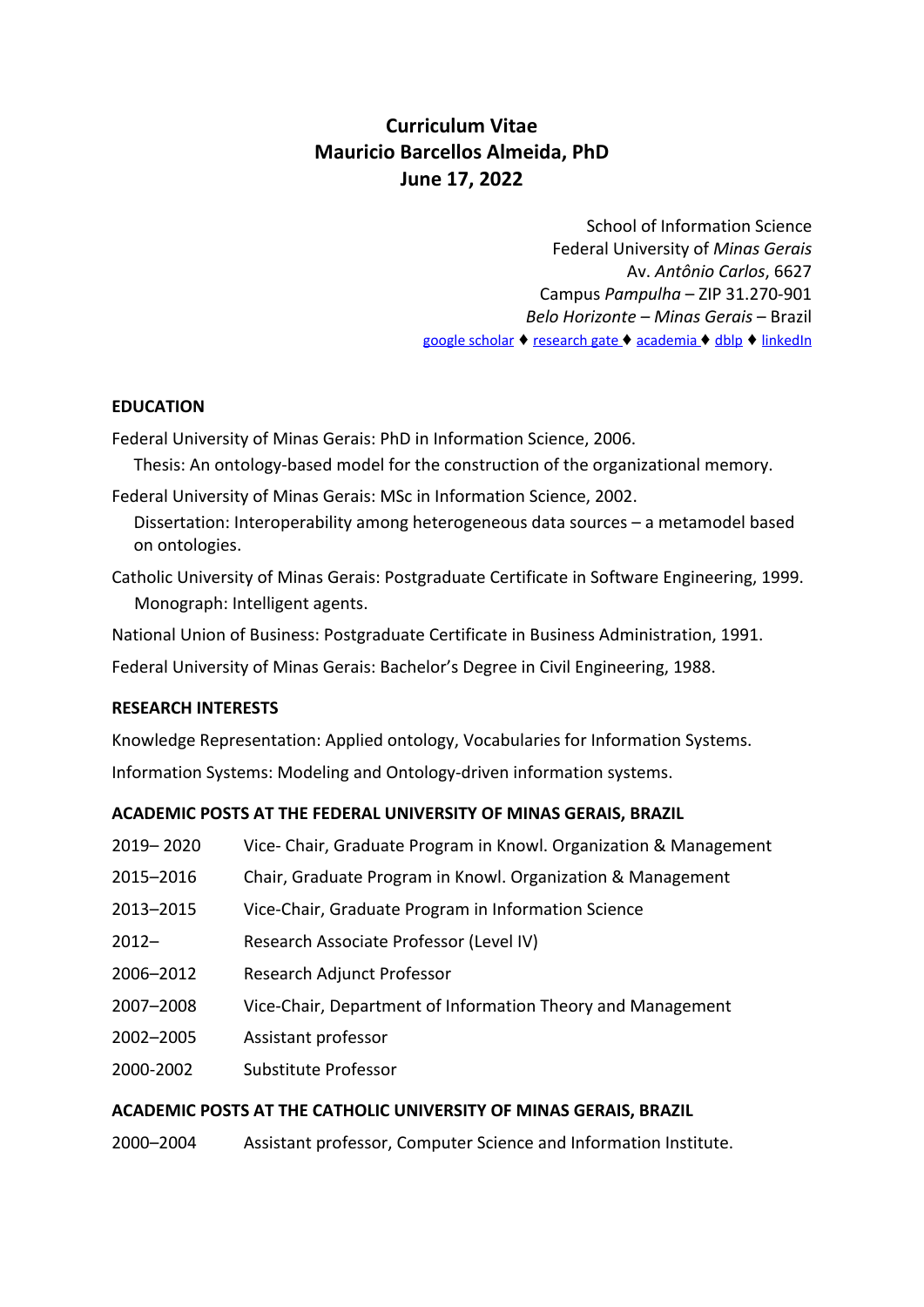### **VISITING POSITIONS**

- 2018–2018 Visiting fellow, Department of Medical Humanities and Bioethics, College of Medicine, University of Arkansas for Medical Sciences, US
- 2017–2018 Research fellow, Department of Gynecology and Obstetrics, College of Medicine, Federal University of Minas Gerais, BR
- 2010–2011 Research fellow, Department of Philosophy, the State University of New York at Buffalo, US

### **RESEARCH INSTITUTIONS INVOLVEMENT**

| $2020 -$ | Founder of the National Center of Ontological Research (NCOR), Brazilian<br>Chapter. BR.                                        |
|----------|---------------------------------------------------------------------------------------------------------------------------------|
| $2019 -$ | Member of the Center for Interdisciplinary Studies – 20th Century,<br>University of Coimbra. PT.                                |
| $2018 -$ | Member of the Committee for Planning Digital Health in Brazil, Ministry of<br>Health, Monitoring and Evaluation Department. BR. |
| $2017 -$ | Chair-Elected of the Brazilian Chapter of American Society of Information<br>Science and Technology, US.                        |
| $2010 -$ | Accredited Research Group: Ontologies, Language and Knowledge<br>Representation. Group Leader, BR.                              |

### **HONORS AND AWARDS**

2007 Prize for the best Brazilian Information Science Thesis of 2006, the National Association of Graduate Research in Information Science.

### **CONSULTANCIES**

| 2018-2019 | Brazilian Ministry of Health, National Center for Biomedical Terminology   |
|-----------|----------------------------------------------------------------------------|
| 2018-2019 | Brazilian Ministry of Health, Steering Committee for the e-Health Strategy |
| 2017-2017 | Diagnosis Related Groups, Brazil (medical terminology)                     |
| 2016-2020 | Brazilian Society of Healthcare Informatics, Brazil (medical terminology)  |
| 2012-2015 | Power Supply Company, State of Minas Gerais (archives management)          |
| 2011-2014 | Blood Transfusion Center of Minas Gerais (medical terminology)             |
| 2007-2009 | Brazilian Government, State of Minas Gerais (document management)          |

### **JOURNAL REVIEWER**

- 2017– Journal of Universal Computer Science, Austria
- 2016– Library Hi Tech Information, Taiwan
- 2016– American Medical Informatics Association, US
- 2015– Journal of Information Science, UK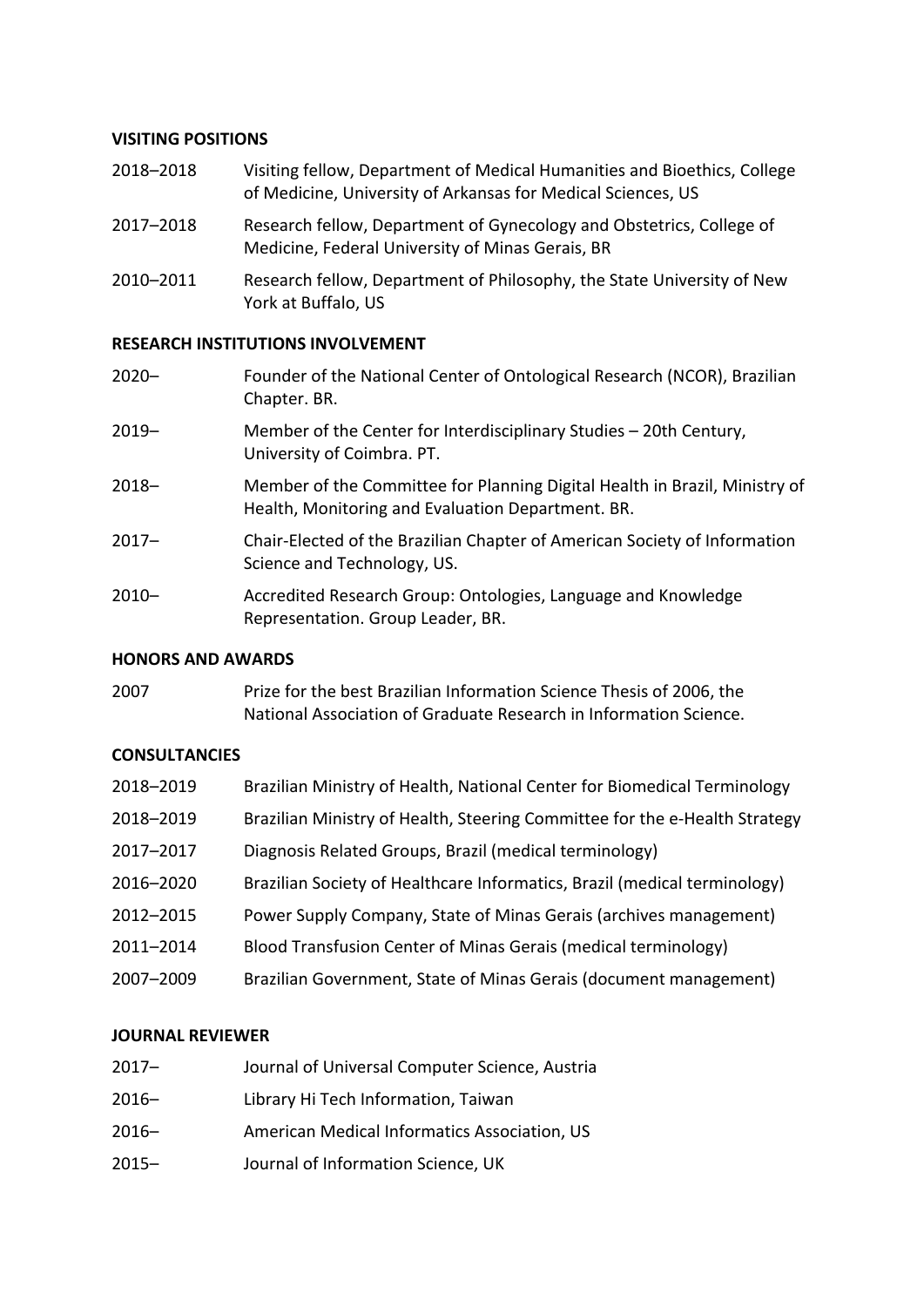| $2015 -$ | Information Research, US                                            |
|----------|---------------------------------------------------------------------|
| $2015 -$ | Athens Journal of Technology and Engineering, Greece                |
| $2015 -$ | EmQuestão Journal, Brazil                                           |
| $2014 -$ | Journal of the American Society for Inf. Science and Technology, US |
| $2014-$  | Knowledge Organization Journal, ISKO, US                            |
| $2014 -$ | Learning and Nonlinear Models, Brazil                               |
| $2013 -$ | International Journal of Metadata, Semantics and Ontologies, UK     |
| $2010 -$ | Perspectives in Information Science, Brazil                         |
| $2010 -$ | Information Science, Brazil                                         |
|          |                                                                     |

# **EDITORIAL BOARDS**

| $2020 -$  | Main-Editor of Frontiers of Knowledge Representation, Brazil        |
|-----------|---------------------------------------------------------------------|
| 2013-2015 | Information and Technology Journal, Brazil                          |
| 2011-2016 | AIAI Journal of Knowledge, Learning and Ontology Engineering, India |
| 2010-2013 | Perspectives in Information Science, Brazil                         |

# **CONFERENCE PROGRAM COMMITTEES**

| 2015-2016 | International Workshop on Definitions in Ontologies, US             |
|-----------|---------------------------------------------------------------------|
| $2015 -$  | American Medical Informatics Association Annual Symposium, US       |
| 2015-2016 | International Conference on Advances in Semantic Processing, France |
| 2015-2016 | World Conference on Information Systems and Technologies, Portugal  |
| 2015-2019 | Annual Brazilian Conference on Medical Informatics, Brazil          |
| $2013 -$  | Enterprise Engineering Working Conference, Portugal                 |
| $2012 -$  | Formal Ontologies in Information Systems, Italy                     |
| $2010 -$  | Seminar for Research in Ontologies, Brazil                          |
| $2009 -$  | National Seminar on Information Science, Brazil                     |

# **OTHER REVIEWING**

| $2022 -$  | <b>Swiss National Science Foundation (SNSF)</b>                                                                                                                                                                                           |
|-----------|-------------------------------------------------------------------------------------------------------------------------------------------------------------------------------------------------------------------------------------------|
| 2016-2018 | International Academy, Research, and Industry Association (IARIA)                                                                                                                                                                         |
| $2013 -$  | Representative of the Federal University of Minas Gerais in the<br>"Cooperation, Interoperability - Architecture, Ontology (CIAO!) Enterprise<br>Engineering Network (Technical University of Delft, Netherlands)                         |
| $2010 -$  | 195 Technical Reviews (it includes journal and conferences reviews,<br>technical reports, evaluation of funding for projects, events and<br>scholarships, evaluation of didactic material, creating of examinations, to<br>mention a few) |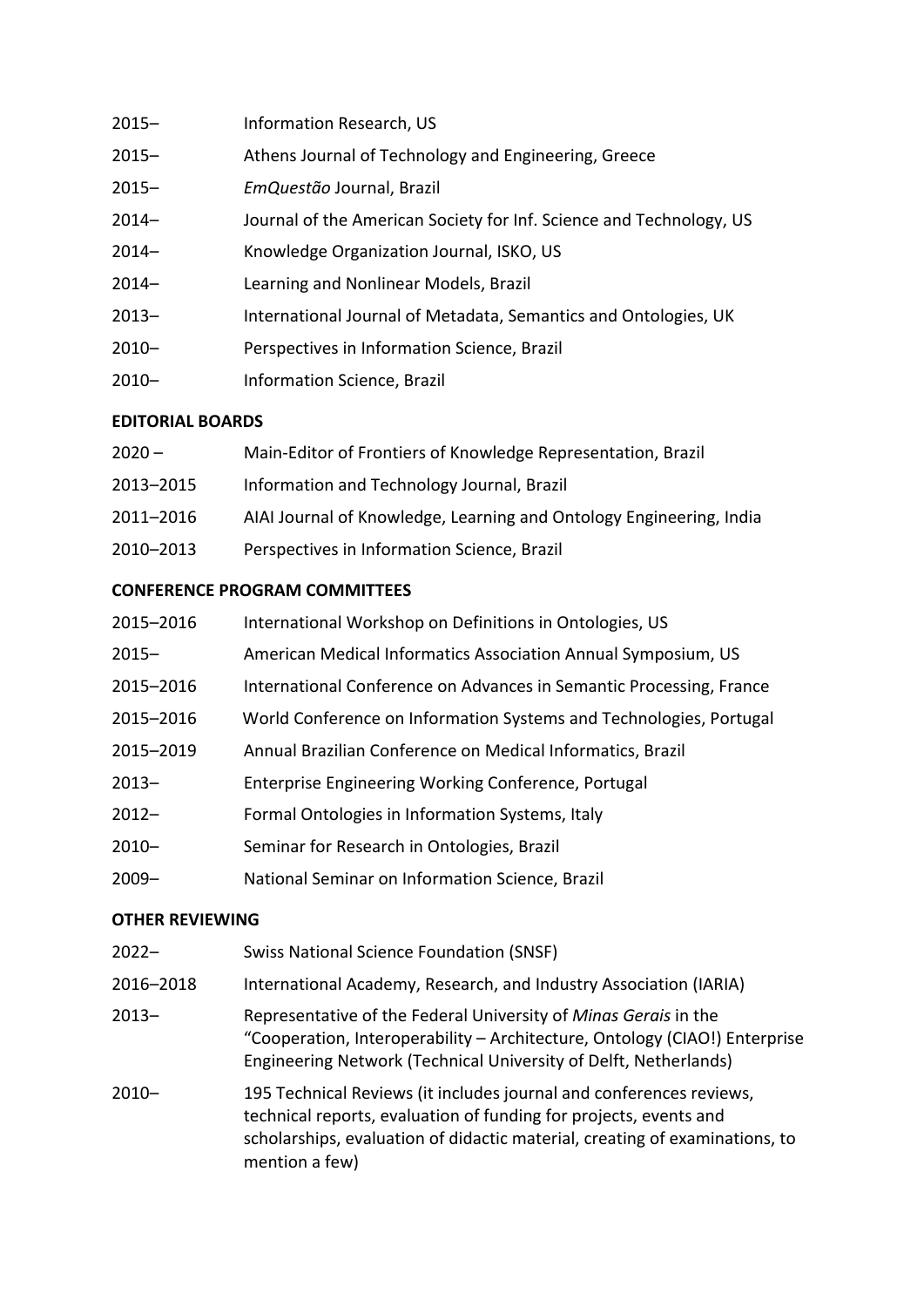# **WORKING GROUPS**

| $2020 -$  | National Center for Ontological Research, Brazilian Chapter, Federal<br>University of Minas Gerais, BR                               |
|-----------|--------------------------------------------------------------------------------------------------------------------------------------|
| $2018 -$  | National Scientific Integrity Committee, Brazilian National Council for<br>Scientific and Technological Development, BR              |
| $2010 -$  | Ontology Research Group, State University of New York at Buffalo, US                                                                 |
| 2010-2014 | Ontology and Conceptual Modeling Group, Center of Informatics Research,<br>Southern Illinois University of Carbondale, US            |
| 2009-2014 | The Human T-Lymphotropic Virus Interdisciplinary Research Group,<br>Hemominas Foundation, BR                                         |
| $2007 -$  | Knowledge Representation, Ontologies and Language Research Group,<br>Federal University of Minas Gerais, BR (currently group leader) |
| 2005-2008 | Knowledge and Information Management Research Group, Federal<br>University of Minas Gerais, BR                                       |
|           |                                                                                                                                      |

### **TEACHING EXPERIENCE**

| $2005 -$  | Graduate Seminar                                           |
|-----------|------------------------------------------------------------|
|           | <b>Ontological Foundations of Information Organization</b> |
|           | <b>Ontological Information Modeling</b>                    |
|           | Applied ontology                                           |
|           | <b>Ontological Representation in Formal Systems</b>        |
|           | Foundations of Knowledge Organization                      |
|           | Seminar of Research I and II (for PhD candidates)          |
|           | Postgraduate Seminar                                       |
|           | <b>Corporative Information Systems</b>                     |
|           | <b>Electronic Document Management and Archiving</b>        |
|           | Undergraduate Lecture Course                               |
|           | Introduction to Ontologies                                 |
|           | Introduction to Computer Science                           |
|           | <b>Information Retrieval Systems</b>                       |
| 2000-2004 | Undergraduate Lecture Course                               |
|           | Software engineering                                       |
|           | Information Systems (levels I and II)                      |
|           | Information Organization                                   |
|           | <b>Computing Essentials</b>                                |
|           |                                                            |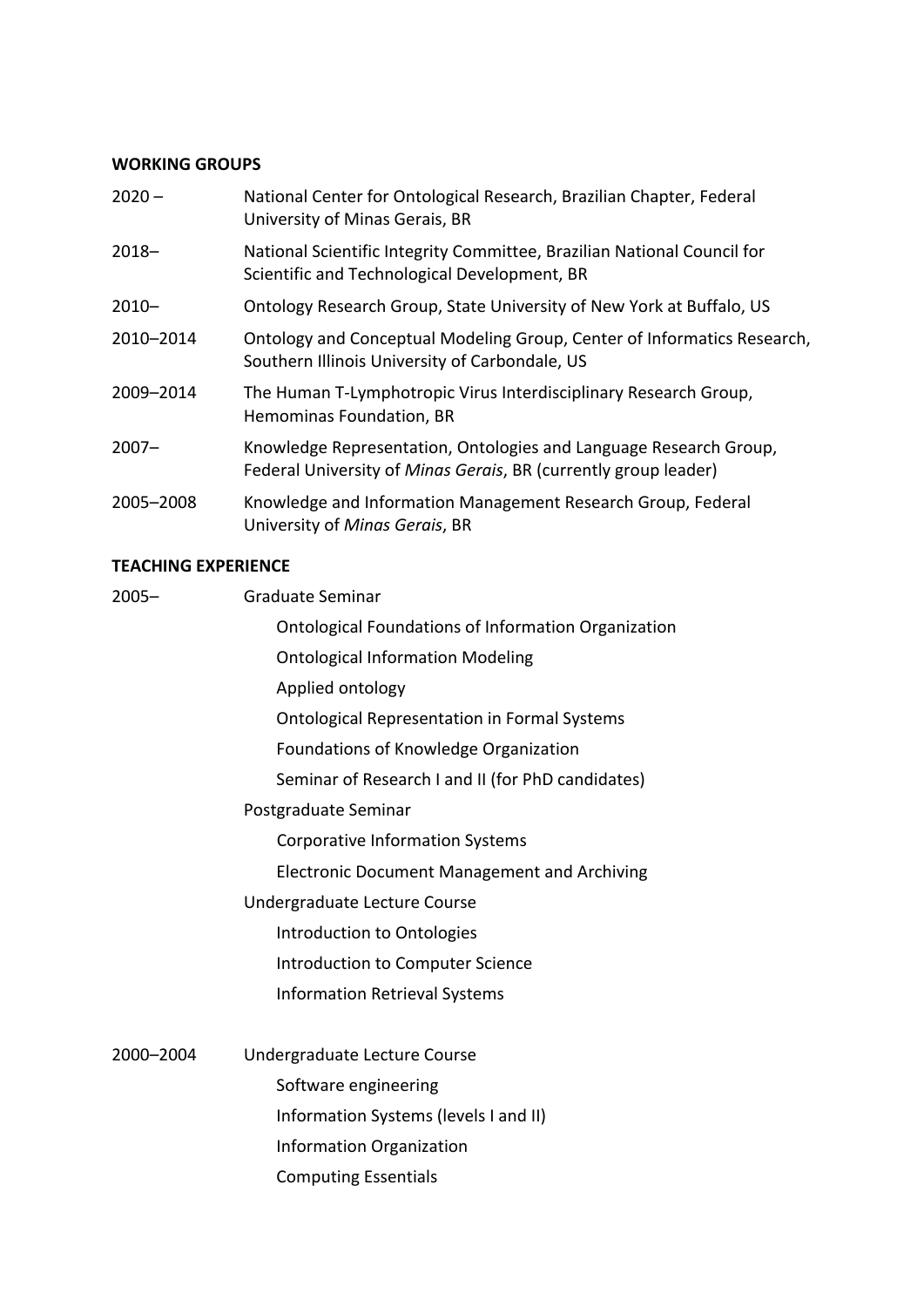Indexing Languages

2006– Examination Panel Participation Served as a member of around 50 dissertation panels Served as a member of around 40 thesis panels.

### **POSTDOCTORAL RESEARCH DIRECTED**

Postdoctoral research concluded supervisions (3):

Heliana Mello (Full Professor). Natural Language Processing Applied to Ontologies. (In Portuguese). Federal University of Minas Gerais. 2020 to date.

Christiano Pessanha. Social Ontology And Document Acts. (In Portuguese). Federal University of *Minas Gerais*. 2015 to 2016.

Eduardo Mattos. Study in Causality: Applications for Ontologies. (In Portuguese). Federal University of *Minas Gerais*. 2009 to 2010.

#### **PH.D. DISSERTATIONS DIRECTED**

Currently supervising (2):

Cristiano Moreira. Social Ontology Applied To The Economic Context. (In Portuguese). Federal University of *Minas Gerais*. 2016 to date.

Renato Fabiano. Referent Tracking Applied To A Corporate Context: A Study Case In The Brazilian Federal Reserve System. (In Portuguese). Federal University of *Minas Gerais*. 2016 to date.

PhD concluded supervisions (14):

Luiz M. O. Machado. Between The Organization Of What Is Knowledge And Knowledge Of Your Organization A Comparative Study Between Ontological Approaches Of Integrative Levels Classification And Basic Formal Ontology. (In Portuguese). University of Coimbra. 2018 to 2022.

Guilherme Noronha. Addressing health information to meet the need for privacy: textual de-identification of clinical documents in Brazilian Portuguese. Federal University of Minas Gerais. 2017 to 2022.

Livia D. Teixeira. Ontological Analysis Of Processes In Healthcare Organizations (In Portuguese). Federal University of *Minas Gerais*. 2016 to 2019.

Eduardo Felipe. Automatic Classification In Inference Engines Applied To Information Science Deeds. (In Portuguese). Federal University of *Minas Gerais*. 2016 to 2020.

Jeanne L. Emygdio. Ontology-oriented semantic interoperability methodology for Information Science: a case study in the energy domain. (In Portuguese). Federal University of *Minas Gerais*. 2016 to 2020.

Amanda D. Souza. The connection between the speech in the clinical practice and standard terminologies. (In Portuguese). Federal University of *Minas Gerais*. 2016 to 2020.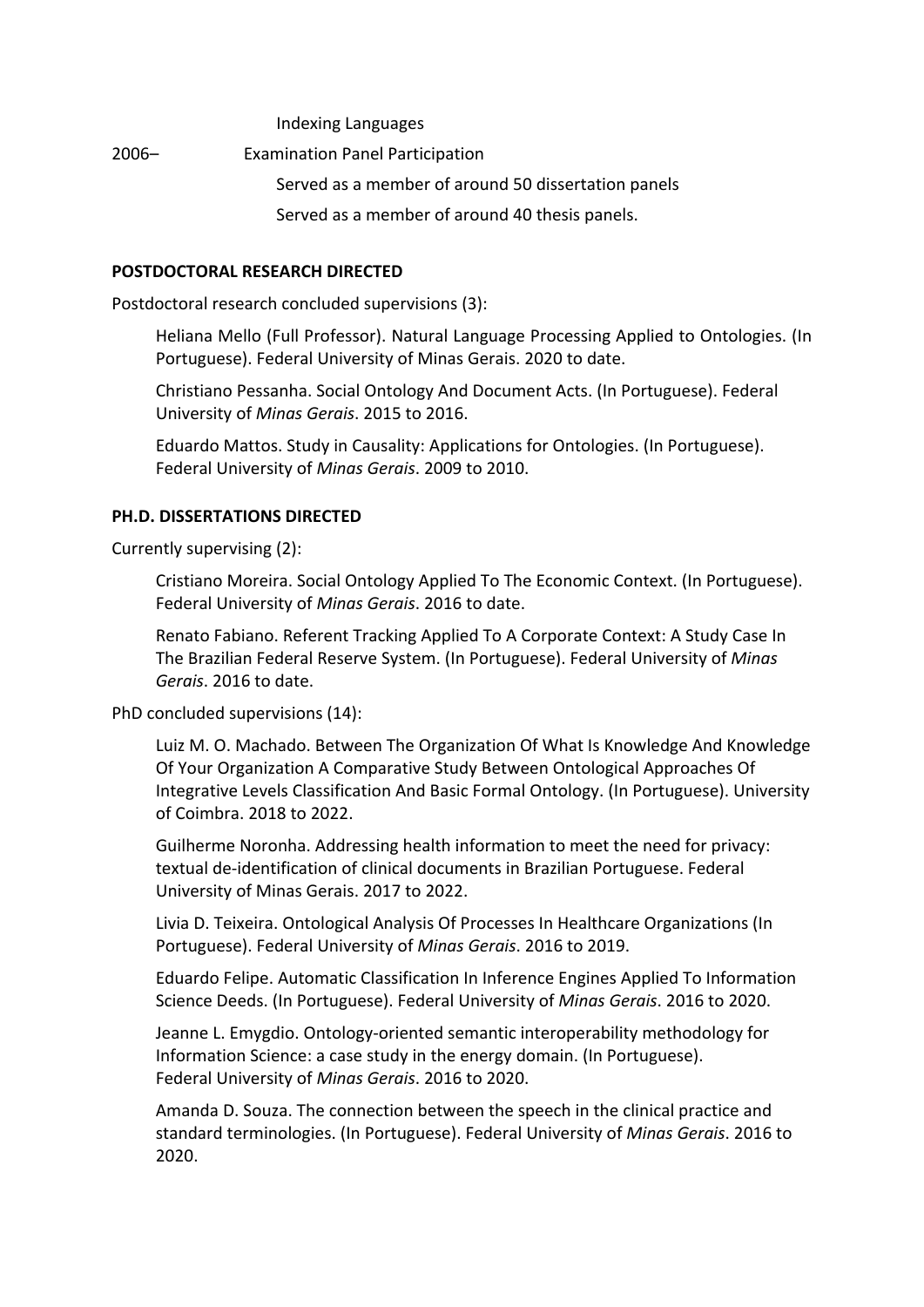Jaime A. Pinto. Interoperability in Government Information Systems and Services . (In Portuguese). Federal University of *Minas Gerais*. 2016 to 2020.

Fabiana Bigão Silva. Implications of gamification in the online education platform project: a case study. Federal University of Minas Gerais. 2016 to 2020.

Luciana Emirena. Design Science in Information Science. (In Portuguese). Federal University of *Minas Gerais*. 2016 to 2020.

Fernanda Farinelli. Ontologies in the Newborn´s Domain (In English). Federal University of *Minas Gerais* (sandwich at the University at Buffalo with Professor B. Smith). 2013 to 2016.

Simone Torres. Ontologies for Legal Documents (In Portuguese). Federal University of *Minas Gerais* (sandwich at the University of Coimbra). 2012 to 2015.

Kátia C. Coelho. Document-acts Applied to DEMO Modeling Method: a Study Case in a Healthcare Institution (In Portuguese). Federal University of *Minas Gerais* (sandwich at University of *Madeira* with Professor David Aveiro). 2013 to 2016.

Fabrício M. Mendonça. OntoForInfoScience: A Methodology To Support Information Scientists In Building Ontologies Through An Application In The Blood Transfusion Domain (In Portuguese). Federal University of *Minas Gerais* (sandwich at the University of *Porto* with Professor Antônio Lopes). 2011 to 2015.

Elisângela C. Aganette. Biomedical Knowledge Representation: An Investigation About Theory Of Terminology And Theory Of Applied Ontology Within The Blood Domain (In Portuguese). Federal University of *Minas Gerais*. 2011 to 2015.

André Q. Andrade. The medical language used in medical records and its representations in information systems: ontologies and information models (In Portuguese). Federal University of *Minas Gerais* (sandwich at The Medical University of *Graz* with Professor S. Schulz). 2008 to 2012.

Unfinished PhD supervisions (4):

Frederico Figueiredo. Knowledge Representation In The Legal Domain. (In Portuguese). Federal University of *Minas Gerais*. 2016 to 2018.

Rommel Carneiro. Interoperability Between Medical Information Systems. (In Portuguese). Federal University of *Minas Gerais*. 2016 to 2019.

Joice Teixeira. Aboutness: A Theoretical Investigation. (In Portuguese). Federal University of *Minas Gerais*. 2012 to 2018.

Stefane Melo. Ontological Modeling For Healthcare Organizations. (In Portuguese). Federal University of Minas Gerais. 2016 to 2018.

#### **MASTERS DISSERTATIONS DIRECTED**

MSc concluded supervisions (15):

Flavia Oliveira. Verbal Valences In Knowledge Organization. (co-supervision). (In Portuguese). Federal University of *Minas Gerais*. 2017 to 2019.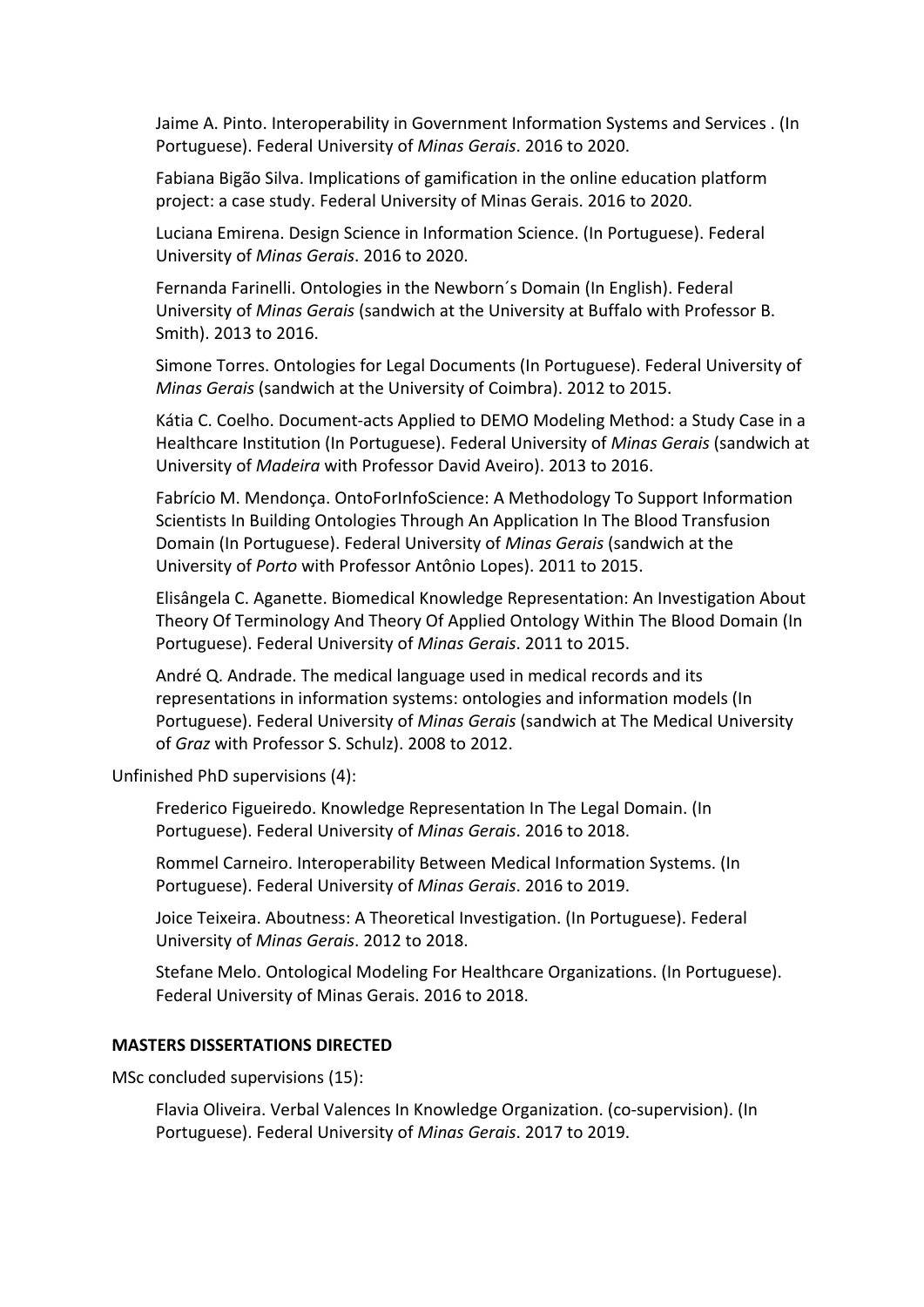Guilherme Noronha. Inference Engines For Medical Ontologies. (In Portuguese). Federal University of *Minas Gerais*. 2014 to 2017.

Amanda D. Souza. Systematization of Creating Definitions In Biomedical Ontologies: An investigation in acute leukemia. Federal University of *Minas Gerais*. 2013 to 2015.

Stefane Melo. Evaluation of information systems conceptual modeling through reference ontologies: Checking the whole-part relationship. Federal University of *Minas Gerais*. 2012 to 2014.

Lucélia Branquinho. Knowledge Discovery applied to results of laboratories. Federal University of *Minas Gerais*. 2012 to 2014.

Simone Torres. Characterizing the legal document to knowledge organization. Federal University of *Minas Gerais*. 2013 to 2015.

Jacqueline Pavlowisk. Information Sources In Life Sciences. Federal University of *Minas Gerais*. 2009 to 2011.

Silvana A. S. Santos. Theoretical-Practical Principles To Establish Semantic Relationships In Archival Classification Plans: A Case Study In Federal Universities. Federal University of *Minas Gerais*. 2008 to 2010.

Leonardo M. Padilha. Ontologies In The Support Of Archival Science: Defining Metadata To Digital Preservation. Federal University of *Minas Gerais*. 2008 to 2010.

Joel A. de Oliveira. A prototype for searching and visualizing ontologies. Federal University of *Minas Gerais*. 2008 to 2010.

Kátia C. Coelho. Knowledge acquisition to ontologies: An investigation in the domain of hematology. Federal University of Minas Gerais. 2008 to 2010.

Luciana E.S. Carneiro. Knowledge Management In The Scope Of Practices To Information Security: People, Processes, Technology. Federal University of *Minas Gerais*. 2008 to 2010.

Livia M. D. Teixeira. Linguistic Support To Build Ontologies: Troponymy And Frames Semantics. Federal University of *Minas Gerais*. 2007 to 2009.

Viviane N. P. Oliveira. An Ontology-Orientated Investigation Of Conceptual Models: A Case Study Of Models Developed At The UFMG's Software Engineering Lab. The Federal University of *Minas Gerais*. 2007 to 2009.

Daniela Lucas. Methodologies For The Construction Of Thesauri And Ontologies: A Comparison. (co-supervision). Federal University of *Minas Gerais*. 2006 to 2008.

#### **OTHER SUPERVISION**

15 postgraduate certification students.

55 undergraduate students (Information Science).

53 undergraduate students (Computer Science and Information Systems).

#### **PUBLICATIONS SUMMARY**

- In English: 60
- In Portuguese: 119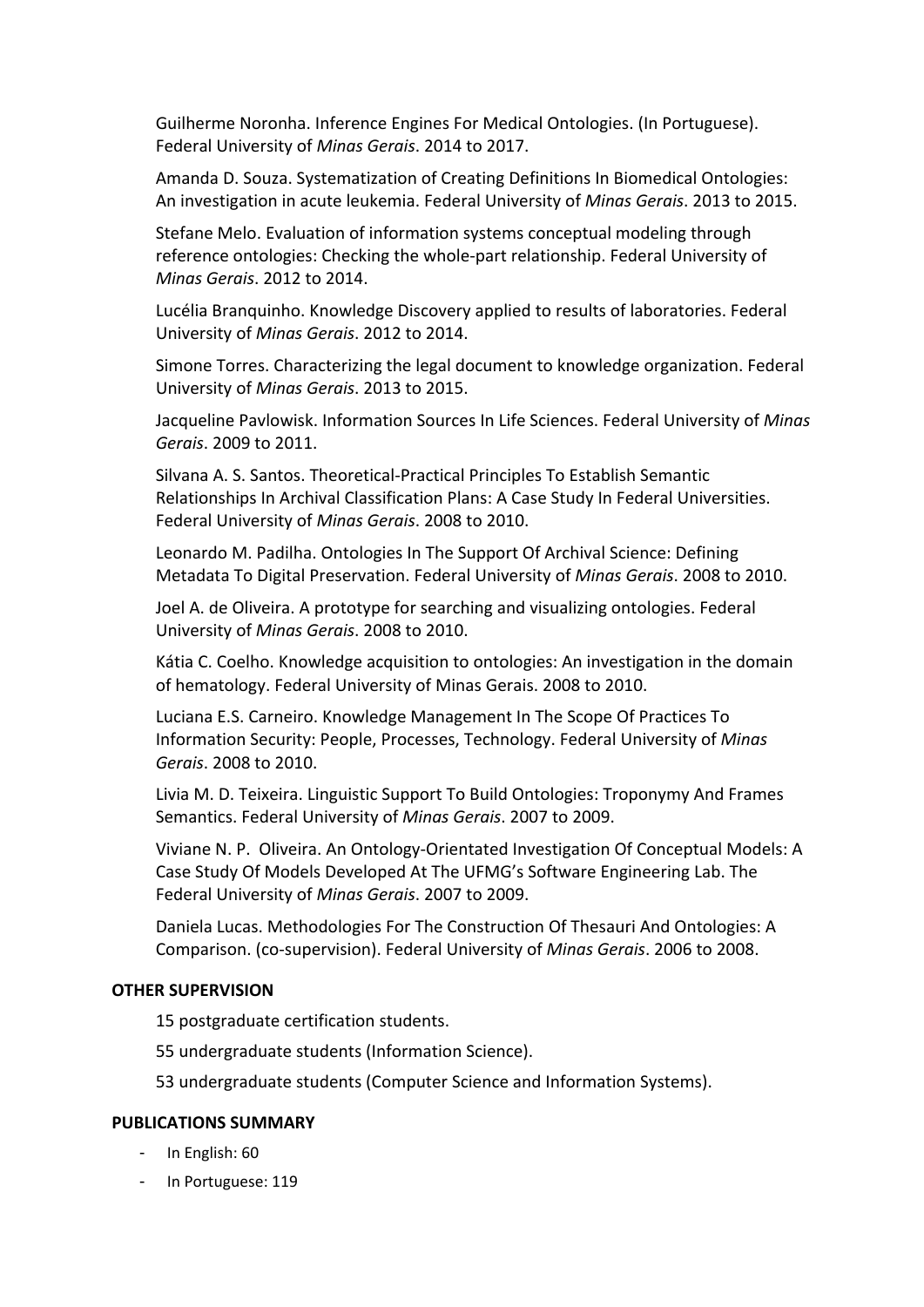- Total: 179 See full list in the Appendix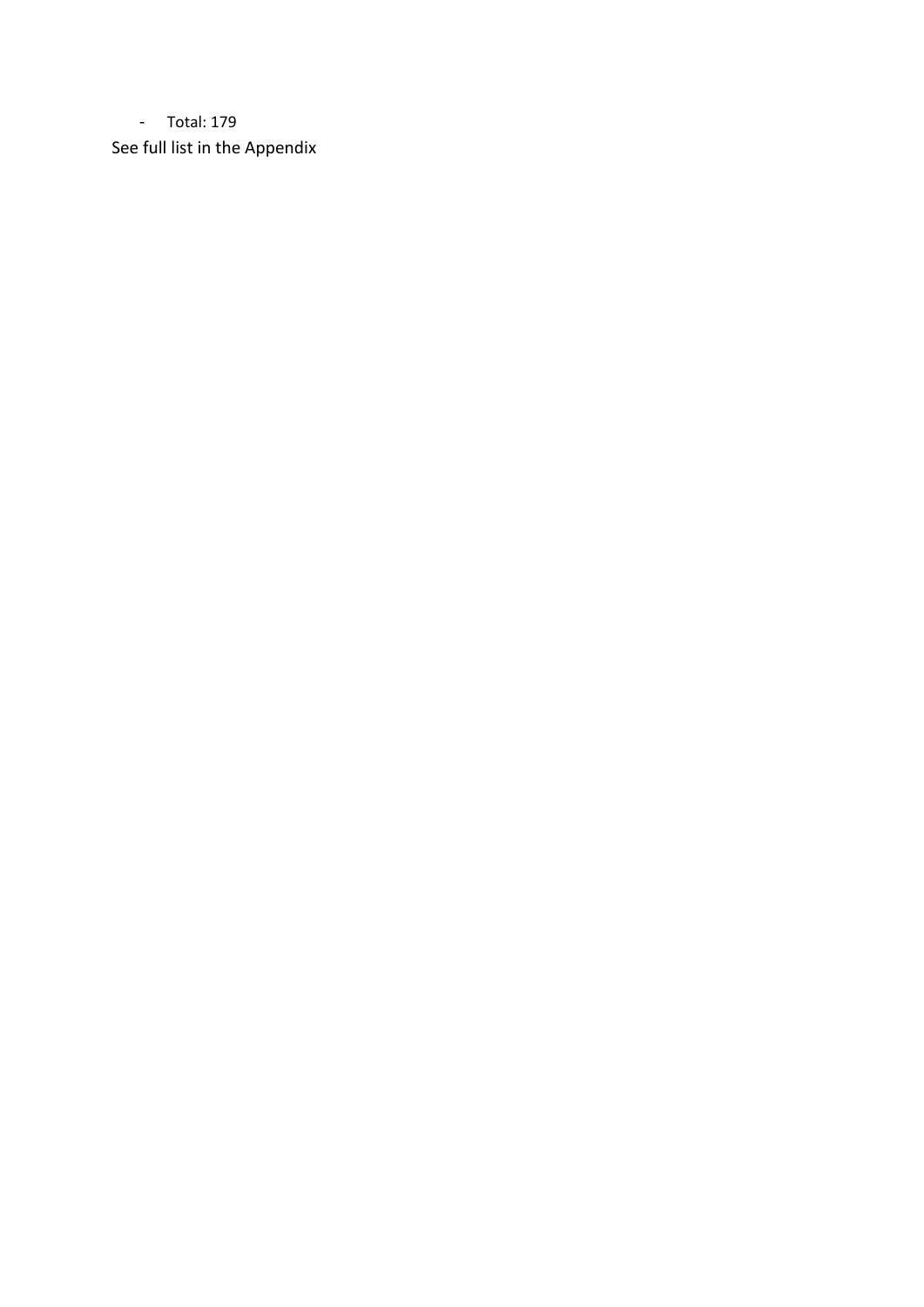#### **APENDIX**

(Available on the Internet: <https://mba.eci.ufmg.br/publicacoes/>, Access 11/10/2021).

#### **PUBLICATIONS IN ENGLISH (63)**

Souza, A. D.; Almeida, M.B. (2022). Definitions in Biomedical Ontologies: The Method ONTODEF. Journal of Biotechnology & Bioresearch, volume 3, issue 4. (short paper).

Emigdyo, J.L; Almeida, M.B. (2022). Innovation in Information Technology for Biomedicine: Ontologies Applied to the Systems Interoperability. Journal of Biotechnology & Bioresearch, volume 3, issue 3. (short paper).

Farinelli, F.; Almeida, M.B. (2022).Ontologies as Knowledge Representation Strategy in Biomedicine. Biomed Research And Technology, volume 15, issue 1 (short paper).

Almeida, M.B.; Moreira, C. (2021). Toward an ontological representation for corporate financial documents and their components: an investigation on balance sheets and their accounts. Proceedings of the 2nd International Workshop on Ontology of Social, Legal and Economic Entities. Italy.

Almeida, M.B; Emigdyo, J.L. (2021). Formal Top-level Ontologies Applied to the Integration of Biomedical Terminologies. Journal of Biotechnology & Bioresearch 2(5). JBB. 000550. 2021. (short paper).

Almeida, M.B; Felipe, E.R. (2021). The queries expansion on biomedical terminologies: toward a comparison of knowledge representation artifacts for information retrieval. Trends in Technical & Scientific Research (TTSR). 5 (1). DOI:10.19080/TTSR.2021.05.555654 (short paper).

Pinto, J. A.; Almeida, M. B. (2020). An Applied Ontology-Oriented Study Case to Distinguish Public and Private Institutions Through Their Documents. Knowledge Organization, v.47 n.6, 2020, p. 582-592, US.

Machado, L.M.O.; Almeida, M.B.; Souza, R.R. (2020). What researchers are currently saying about ontologies: a review on recent Web of Science articles. Knowledge Organization Journal, v.47 no.3 – US

Almeida, M.B.; Ribeiro, E.F.; Barcelos, R. (2020). Toward a Document-Centered Ontological Theory for Information Architecture in Corporations. Journal of the Association for Information Science and Technology. Volume71, Issue 11, Pages 1308-1326. DOI: 10.1002/asi.24337, EUA.

Almeida, M.B.; Teixeira, L.M.; Emigdyo, J.L. (2020). Representing and Connecting the Biomedical Science through the Applied Ontology Discipline. American Journal of Biomedical Science & Research, vol.7, n.4. DOI: 10.34297/AJBSR.2020.07.001182, US. (short paper).

Almeida, M.B. (2019). Ontologies and classification: the unavoidable interplay between human reasoning and machine reasoning. Proceedings of the 11th of the Qualitative and Quantitative Methods in Libraries International Conference. Italy.

Almeida, M.B.; Lima, G. A. B.; Simões, M. G. (2019). Deciphering the acts of documents: a theoretical framework and model to organize documents. The 14º Portugal-Spain ISKO Conference. ES.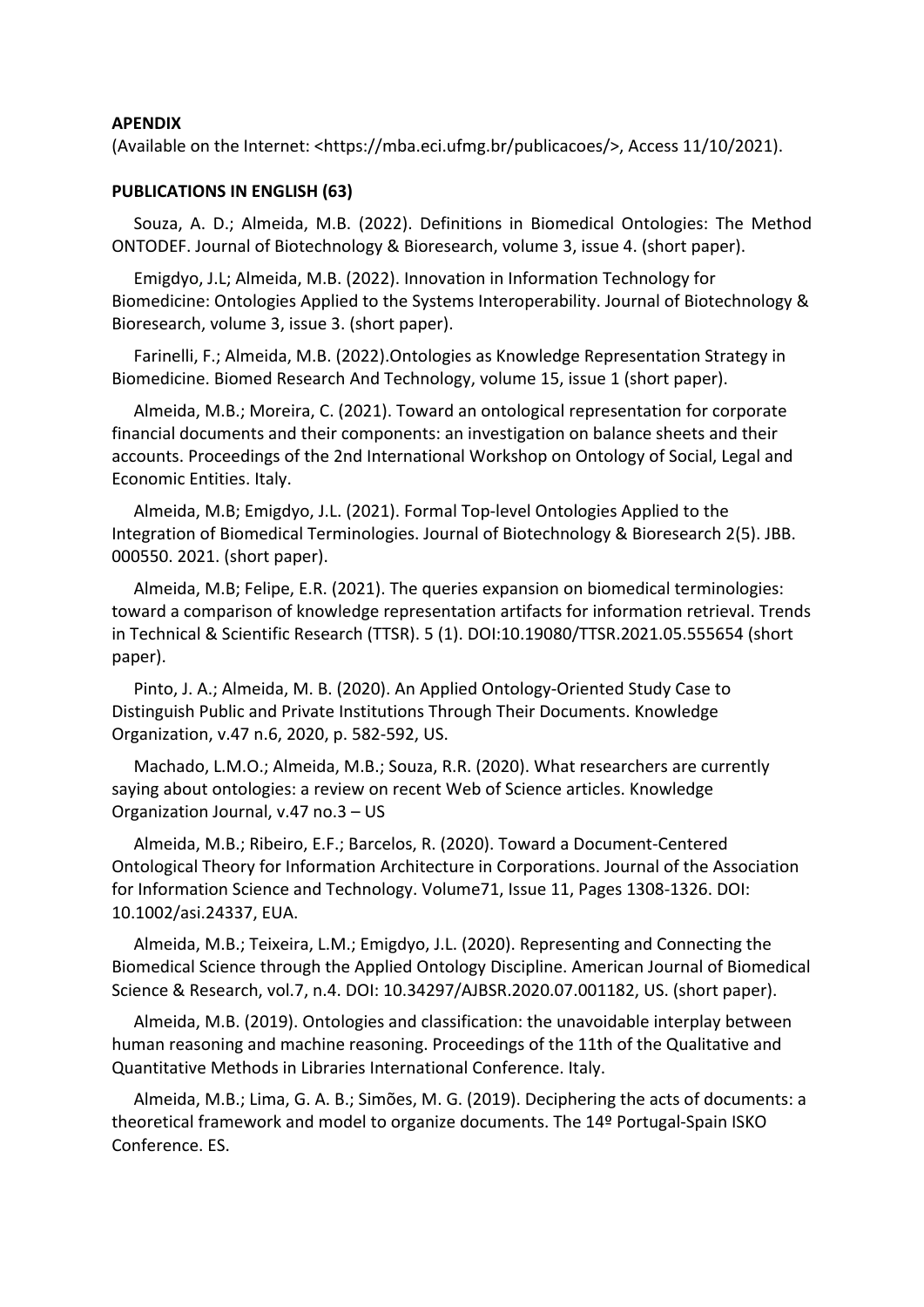Simões, M.G.; Machado, L.M. ; Souza, R.R.; Lopes, A.T.; Almeida, M.B. (2018). Automatic indexing and ontologies: the consistency of research chronology and authoring in the context of Information Science. Proceedings of the Fifteenth International ISKO Conference, Porto. PT.

Almeida, M.B., Farinelli, F. (2017). Ontologies for representation of electronic medical records: The obstetric and neonatal ontology. The Journal of the American Society for Information Science and Technology. U.S*.* doi:10.1002/asi.23900.

Almeida, M.B.; Brochhausen, M.; Silva, F.B. (2017). An ontological approach to the normative dimension of organizations: an application of Documents Acts Ontology*.* Information Science Journal, v.46, n.1, p.213-226.

Almeida, M.B.; Pessanha, C.; Barcelos, R. (2017). A information architecture for organizations: a social ontology approach. Book chapter. In: Ontology in Information Science. Thomas, C. (Ed.). ISBN 978-953-51-5354-2.

Smith, B., Almeida, M.B., Bona, J., Brochhausen, M., Ceusters, W.; Courtot, C., Dipert, R., Goldfain, A., Grenon, P., Hastings, J., Hogan, W., Jacuzzo, l., Johansson, I., Mungall, C., Natale, D., Neuhaus, F., Overton, J., Petosa, A., Rovetto, R., Ruttenberg, A., Ressler, M., Rudnicki, R., Seppälä, S., Stefan Schulz, S. and Zheng, J. (2016-2018). Basic Formal Ontology 2.0: Specification and User's Guide.

Coelho, K., Aveiro, D., Almeida, M.B. (2016). Towards a formal account to dealing with documents-acts within DEMO method. Proceedings of the 6th Enterprise Engineering Working Conference (EEWC 2016). Funchal.

Farinelli, F., Almeida, M.B., Elkin, P., Smith, B. (2016). Interoperability Among Prenatal EHRs: A formal ontology approach. Poster. Proceedings of the American Medical Informatics Association (AMIA) Symposium. Chicago.

Farinelli, F., Almeida, M.B. (2016). OntONeo: The Obstetric and Neonatal Ontology. Proceedings of the International Conference of Biomedical Ontologies. Corvallis.

Souza, A.D., Almeida, M.B. (2016). Natural Language Definitions for the Leukemia Knowledge Domain. Short paper*.* Proceedings of the International Conference of Biomedical Ontologies. Corvallis.

Mendonça, F.M., Almeida, M.B. (2016). OntoforInfoScience: A detailed methodology for construction of ontologies and its application in the blood domain. Brazilian Journal of Information Science: Research Trends, 10(1), 12-19.

Mendonça, F.M., Almeida, M.B., Soares, A. L., Sousa, C.P. (2015). From a consensual conceptual level to a formal ontological level: a case study in healthcare organizations. Proceedings of the 9th International Conference on Advances in Semantic Processing (SEMAPRO 2015). Nice.

Almeida, M.B., Souza, R., Baracho, R. M. A. (2015). Looking for the identity of Information Science in the age of big data, computing clouds and social networks. Proceedings of the 4th International Symposium of Information Science (ISI 2015). Zadar.

Souza, A.D., Almeida, M.B. (2015). Textual Definitions in the leukemia domain: Methodological guidelines for biomedical ontologies. Poster. Proceedings of the 15th World Congress on Health and Biomedical Informatics (MEDINFO 2015). São Paulo.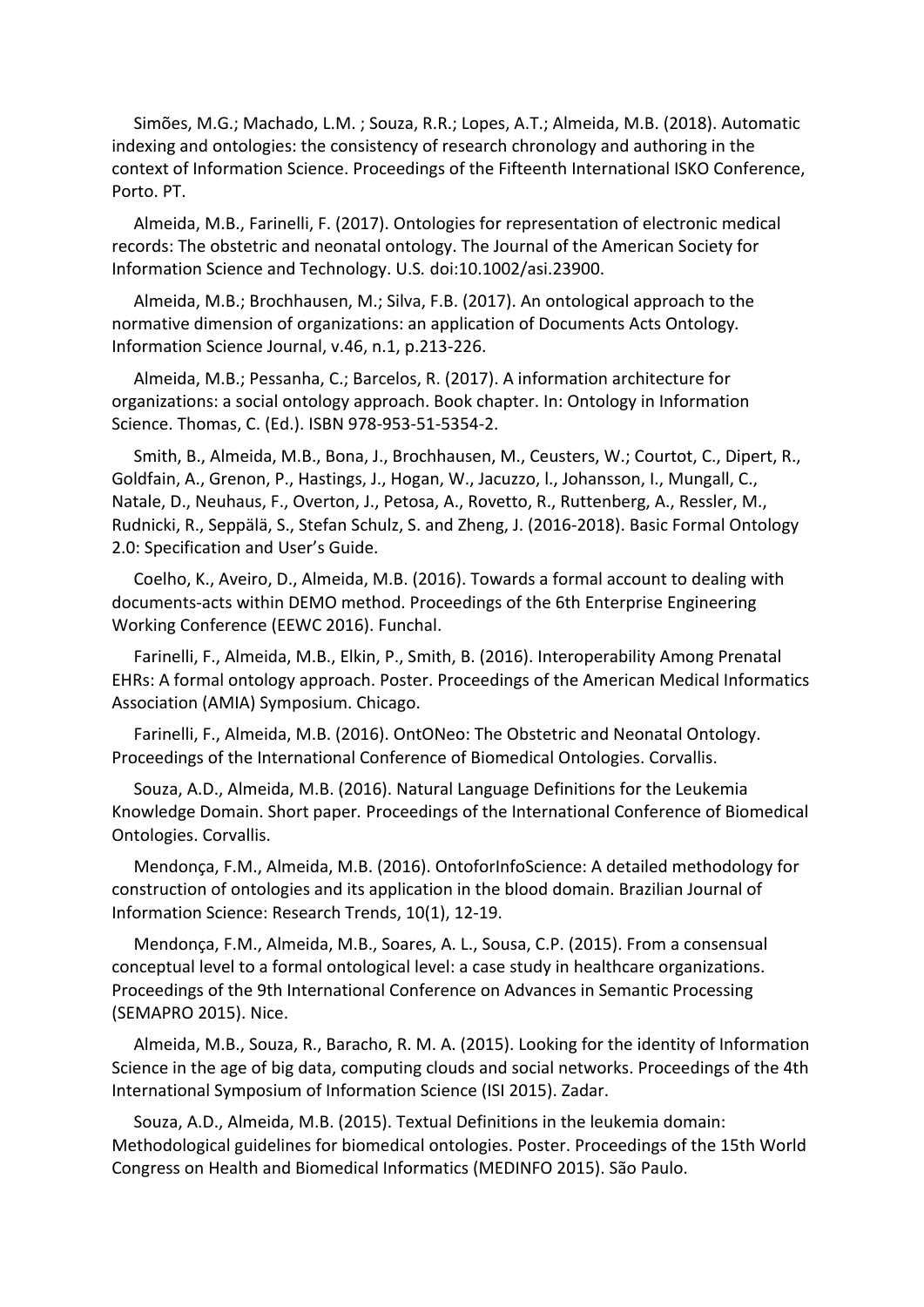Farinelli, F., Almeida, M.B., Souza, I. L. (2015). Linked Health Data: how linked data can help to provide better health decisions. Poster. Proceedings of the 15th World Congress on Health and Biomedical Informatics (MEDINFO 2015). São Paulo.

Coelho, K.C., Almeida, M.B. (2015). Representation of biomedical expertise in ontologies: A case study about knowledge acquisition on HTLV viruses and their clinical manifestations. Poster. Proceedings of the 15th World Congress on Health and Biomedical Informatics (MEDINFO 2015). São Paulo.

Oliveira, J.P., Almeida, M.B. (2015). Specialized information sources in health sciences: Analysis of features and proposed criteria for evaluation. Short Paper. Proceedings of 2nd Annual International Conference on Library and Information Science. Athens.

Souza, A.D., Almeida, M.B., Neto, J.C.A. (2015). Creation of definitions for ontologies: A case study in the leukemia domain. Proceedings of International Conference on Data Integration in the Life Sciences 2015 (DILS2015). Los Angeles.

Baracho, R. M. A., Branquinho, L., Almeida, M.B., Souza, R.R. (2015). Using ontologies and inference engine in association rule of data mining: Application in sales strategies in medical laboratory diagnostic market. Proceedings of the 19th World Multi-conference on Systemics, Cybernetics and Informatics (WMSCI 2015). Orlando.

Baracho, R. M. A., Branquinho, L., Almeida, M.B. (2015). Ontologies in support of datamining based on associated rules: A case study in a medical diagnosis company. Short Paper. Proceedings of the 5th Brazilian Seminar of Research in Ontologies. São Paulo.

Farinelli, F., Almeida, M.B. (2014). Ontologies and terminologies for semantic interoperability: An analysis focused on healthcare information systems. Proceedings of the Enterprise Engineering Working Conference (EEWC 2014). Funchal.

Coelho, K.C., Almeida, M.B. (2014). Ontological principles of documents act in DEMO methodology: A case study in the context of public health institutions. Proceedings of the Enterprise Engineering Working Conference (EEWC 2014). Funchal.

Oliveira, J. P., Almeida, M.B., Araújo, E.P., Oliveira, C. C. V. (2014). Remarks about the concept of information sources for the fields of information science and life sciences. Proceedings of the 13th Knowledge Organization International Conference (ISKO 2014). Krakow.

Melo, S., Almeida, M.B. (2014). Applying foundational ontologies in conceptual modeling: A case study in a Brazilian public company. The 10th International Workshop on Ontology Content - Proceedings of On the Move to Meaningful Internet Systems. Amantea.

Almeida, M.B., Baracho, R.M.A. (2014). A theoretical investigation about the notion of parts and wholes: Mereological and Meronymic Relationships. Brazilian Journal of Information Science: Research Trends, 8(1/2), 1-38.

Almeida, M.B. (2013). Revisiting ontologies: A necessary clarification. Journal of the American Society of Information Science and Technology. 64(8), 1682–1693.

Brochaussen, M.B., Almeida, M.B., Slaughter, L. (2013). Towards a formal representation of document acts and the resulting legal entities. In: R.D. Ingthorsson, C Svennerlind, and J Almäng (Eds.), Johanssonian Investigations, 120-139. Frankfurt: Verlag.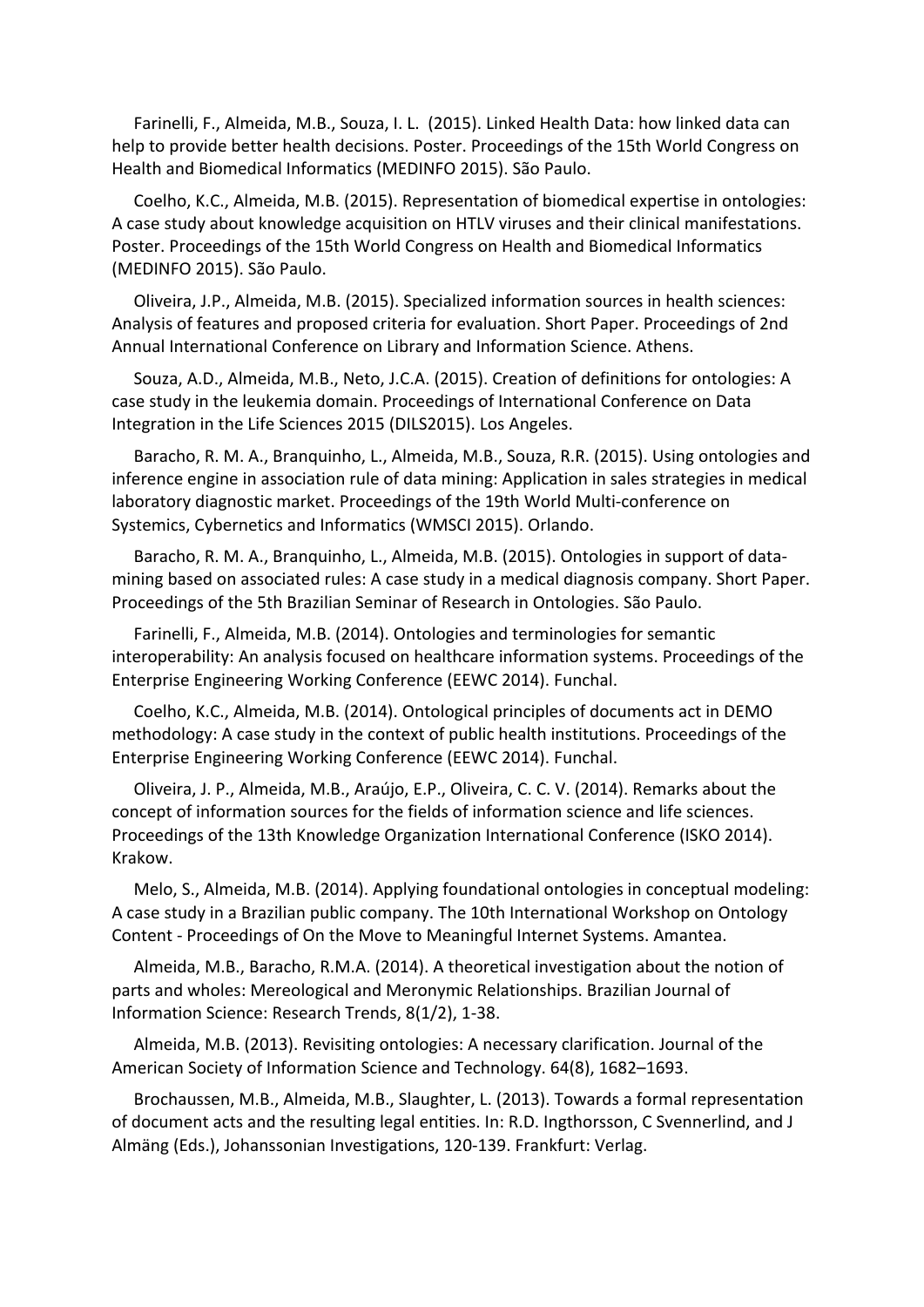Almeida, M.B., Slaughter, L., Brochaussen, M.B. (2012). Towards an ontology of document acts: introducing a document act template for healthcare. Lecture Notes in Computer Science 7567, 420–425.

Souza, R. R., Tudhope, S., Almeida, M. B. (2012). Towards a taxonomy of KOS: Dimensions for classifying knowledge organization systems. Knowledge Organization Journal, (39)3. 179-182.

Almeida, M. B., Andrade, A. Q., Mendonça, F. M. (2012). Epistemology and medical records: An applied evaluation. Proceedings of the 5th Ontobras/MOST. Recife.

Mendonça, F. M., Cardoso, K.C., Almeida, M.B. (2012). Knowledge Acquisition in the construction of ontologies: A case study in the domain of hematology. Proceedings of the International Conference of Biomedical Ontologies. Graz.

Andrade, A.Q., Almeida, M.B., Schulz, S. (2012). Revisiting ontological foundations of the OpenEHR entry model. Proceedings of the International Conference of Biomedical Ontologies. Graz.

Almeida, M.B., Souza, R. R. (2011). Documents in knowledge management support: A case study in healthcare organizations. In T H Hou (Ed.) Knowledge Management / Book 2. Taiwan: University of Taiwan.

Almeida, M.B., Andrade, A. Q. (2011). Information, reality and epistemology: An ontological take. Proceedings of the OBML 2011 – Workshop of Ontologies in Biomedicine and Life Sciences at Informatik 2011. Berlin.

Andrade, A.Q., Almeida, M. B. (2011). A realism-based analysis of the Open EHR entry model. Proceedings of the Managing Interoperability and CompleXity in Health Systems at the 20th ACM International Conference on Information and Knowledge Management. Glasgow.

Silva, D. L., Souza, R. R. Almeida, M. B. (2011). Ontologies and controlled vocabularies. In S Smolnik, F Teuteberg, O Thomas, (Eds.). Semantic Technologies for Business and Information Systems Engineering. Osnabruck: University of Osnabruck.

Andrade, A. Q., Almeida, M. B. (2011). Realist representation of the medical practice: An ontological and epistemological analysis. Proceedings of the 4th Brazilian Seminar of Research on Ontologies. *Gramado*.

Almeida, M. B; Souza, R. R.; Fonseca, F. (2011). Semantics in the Semantic Web: A critical evaluation. Knowledge Organization Journal, 38(3), 187-203.

Ai, J., Almeida, M. B., Rutenberg, A., Andrade, A. Q., Smith, B. (2011). Body Fluids Ontology: An unified application ontology for basic and translational science. Proceedings of the International Conference of Biomedical Ontologies. Buffalo.

Almeida, M.B, Proietti, A.B., Ai, J., Smith, B. (2011). The Blood Ontology: an ontology in the domain of hematology. Proceedings of the International Conference of Biomedical Ontologies. Buffalo.

Andrade, A. Q., Almeida, M. B. (2011). Epistemological issues in information organization instruments: ontologies and health information models. Proceedings of the International Conference of Biomedical Ontologies (doctoral consortium). Buffalo.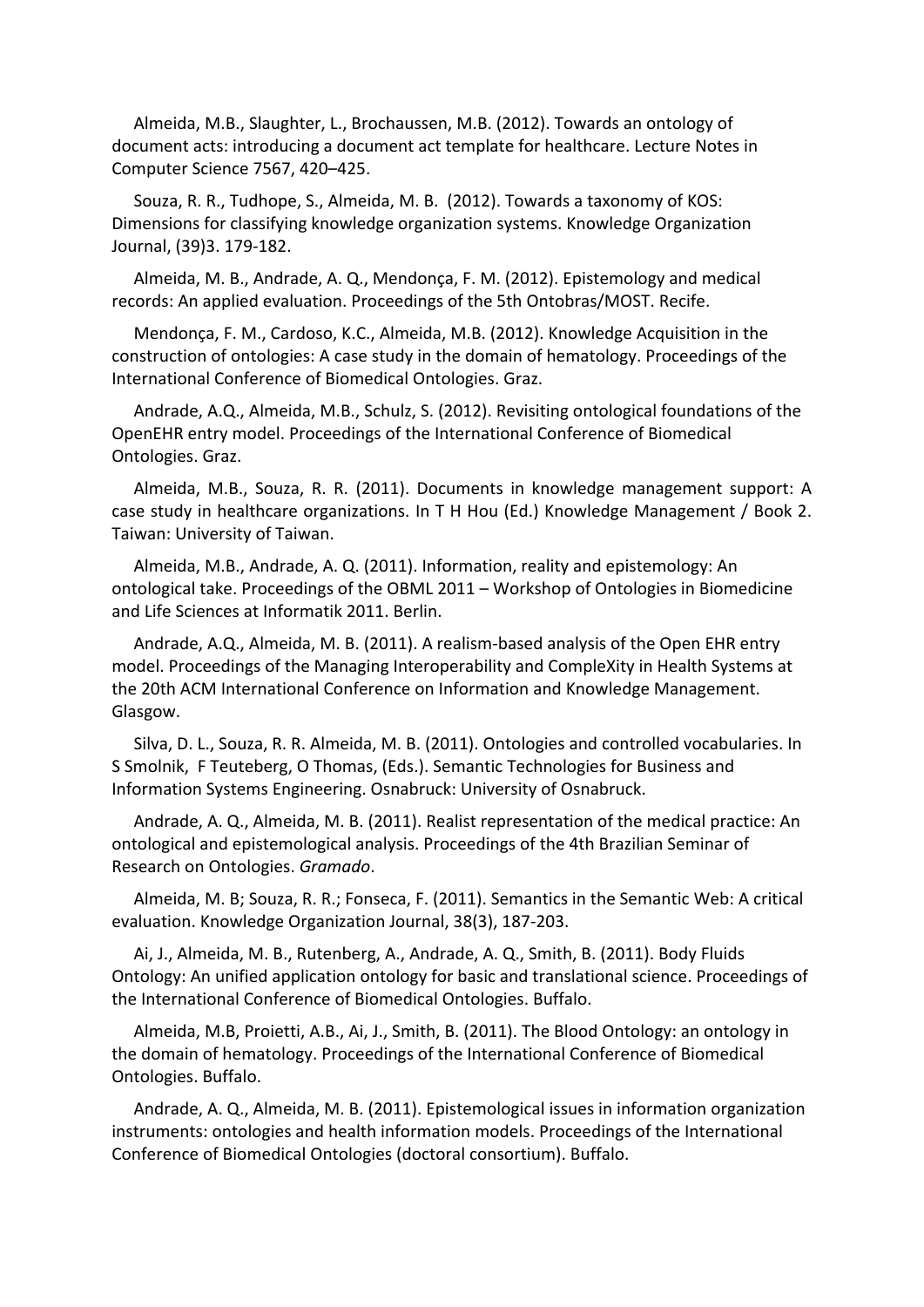Souza, R. R., Tudhope, D., Almeida, M. B. (2009). The KOS spectra: a tentative faceted typology of knowledge organization systems. Proceedings of the International Society for Information Organization (ISKO) Conference. Rome.

Almeida, M.B., Barbosa, R. R. (2009). Ontologies in knowledge management support: A case study. Journal of American Society of Information Science and Technology, 60(10), 2032-2047.

Almeida, M. B. (2009). A proposal to evaluate ontology content. Applied Ontology, 4(3/4), 245-265.

Manhã, E.M., Silva, M.C., Alves, M.C.G., Almeida, M.B., Brandão, M.G.L. (2008). PLANT - A bibliographic database about medicinal plants. Brazilian Journal of Pharmacognosy, 18(4), 614-617.

#### **PUBLICATIONS IN PORTUGUESE (119)**

Almeida, M.B. (2022). Ontology in Information Science: Advanced Studies. Knowledge Representation in Information Science Collection: Volume 3, (Forthcoming CRV publishing house).

Emigdyo, J.L., Almeida, M.B., Teixeira, L.M.D. (2021). An essay on applied ontology in information retrieval for information science. (Forthcoming *Ponto de Acesso* Journal).

Almeida, M.B; Emigdyo, J.L. (2021). Ontology in Information Science: A Complete Course with Theory and Exercises. *Curitiba*: CRV, 180 p. Knowledge Representation in Information Science Collection: supplementary volume. (book in phase of printing ).

Souza, A.D., Felipe, E. R., Farinelli, F., Emygdio, J.L., Teixeira, L. M.D.; Almeida, M.B. (2021). Integration between textual data from Electronic Healthcare Records (EHRs) and clinical terminology. In: "Computer Engineering 3, Challenges in Engineering Collection". (Forthcoming *Athena* publishing house).

Mendonça, F. M., Castro, L.P., Souza, J.F., Almeida, M.B. (2021). Onto4AllEditor: A Graphical Web-based Editor for Building Ontologies for all kinds of users. *EmQuestão* Journal. v. 27, n. 3, p. 401 – 430.

Nunes, F.R.E., Maculan, B., Almeida, M.B. Linguistic Support for mapping the verb meanings in Thesauri. Proceedings of the 3o Graduate Seminar. 2021, School of Information Science, UFMG.

Almeida, M.B. (2021). Ontology in Information Science: Technology and Applications. Curitiba: CRV, 314 p. Knowledge Representation in Information Science Collection: volume 2, ISBN:978-65-251-1477-4.

Emigdyo, J.L., Teixeira, L.M.D., Silva, C.M., Modesto, M.L., Almeida, M.B. (2021). Ontology-based Knowledge Organization: A Case Study on the Challenges of the Electrical Energy field. *Informação & Informação* Journal, v. 26, n. 2, p. 433 – 467.

Teixeira, L.M.D., Emigdyo, J.L., Modesto, M.L., Silva, C.M., Almeida, M.B. (2021). Expert Knowledge in the Electrical Energy Field: a Case Study on the Knowledge Acquisition for ontologies. *Encontros Biblio* Journal, v. 26, p. 01 – 28.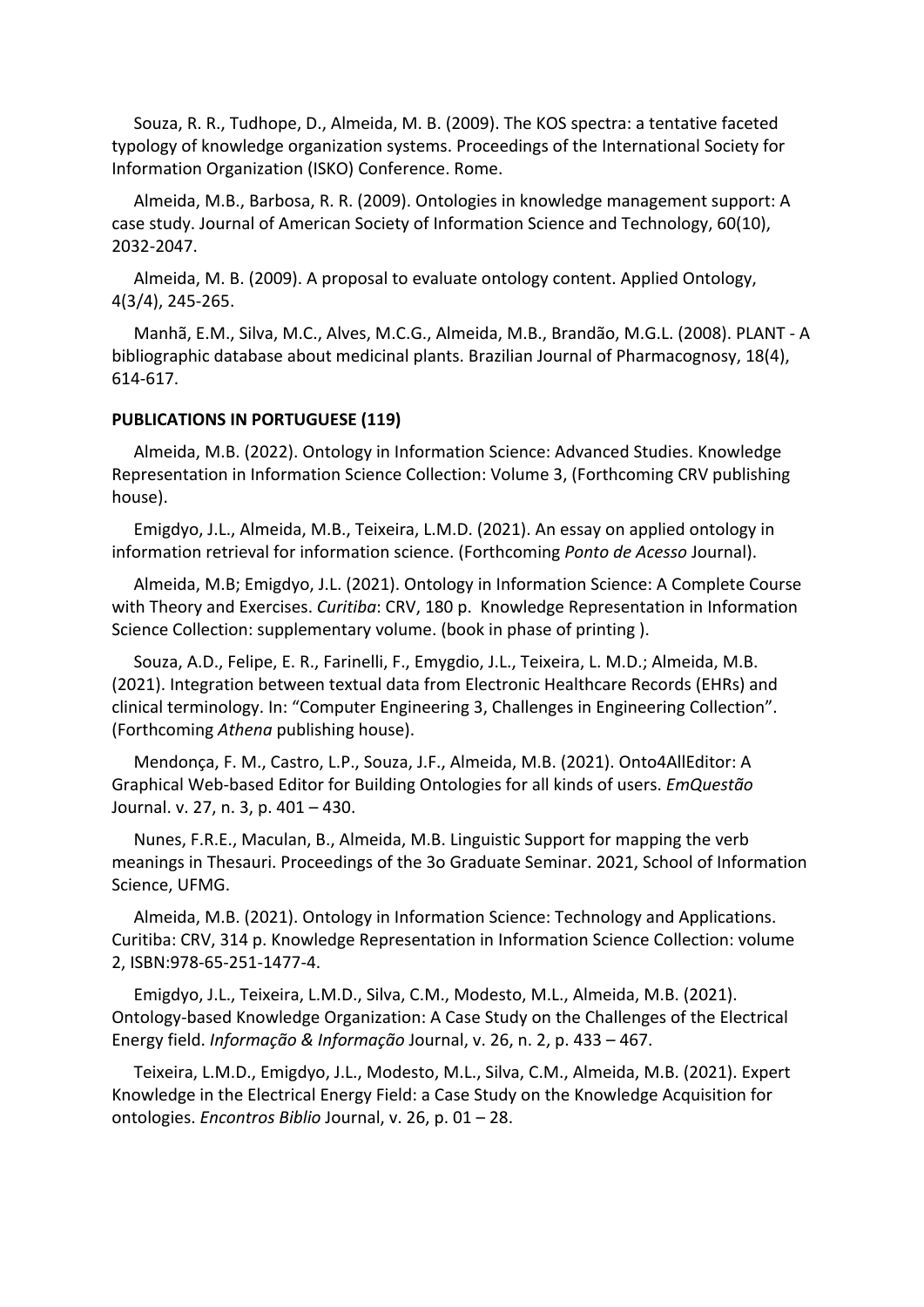Almeida, M.B., Teixeira, L.M.D., Emigdyo, J.L. (2021). Academic challenges: ontologies, thesaurus, documents, document content, and … unicorns. In "Information and Knowledge Management and Organization 2". *Ponta Grossa*: Atena Publishing house.

Souza, A.D., Almeida, M.B. (2020). Library & Information Science Applied to Healthcare: an Educational Experience. *Informação & Informação* Journal, v. 25, n. 4.

Nunes, F.R.R.; Maculan, B.C., Almeida, M.B. (2020). The fundamentals of the Semantic Web for Supporting the Information Society Demands. *EmQuestão* Journal, v. 26, n. 3, p. 224-249, 2020.

Emigdyo, J.L.; Bauer, I. A.C. Almeida, M.B. (2020). Report about the 1st Research Forum of the Graduate Program in Knowledge Management and Organization, *Bibliocanto* Journal, vol. 6, n.1.

Mendonça, F. M., Castro, L., Souza, J., Almeida, M.B., Felipe, E.R. (2020). Onto4AllEditor: A Graphical Ontology Web-Based Editor Aimed at Different Kinds of Users. Proceedings of the Brazilian Seminar in Ontology Research (ONTOBRAS).

Almeida, M.B. (2020). Ontology in Information Science: Theory and Method. Curitiba: CRV, 2020, 377 p. Knowledge Representation in Information Science Collection: volume 1, ISBN 978-65-5578-679-8.

Pinto, J.A., Almeida, M.B. (2020). Government Ontologies on Electronic Government: A Systematic Review of Literature. Brazilian Journal of Information Science: Research Trends, Vol. 14, n. 3.

Teixeira, L.M.D., Almeida, M.B. (2020). Alternatives for Interoperability in Healthcare: Compositionality and Epistemological Overlapping in Biomedical Terminologies. *EmQuestão* Journal. v. 26, n. 3.

Souza, A. D., Almeida, M.B. (2020). Communication Between Medical Information Systems: Principles To Elaborate Definitions. Dig. J. of Lib. and Info. Sci., v.18.

Almeida, M.B. (Organization). Knowledge Representation, ontologies and language: applied research in Information Science. Curitiba: CRV, 2020. 304p. ISBN 978-65-5578-630-9.

Almeida, M.B., Teixeira, L.M.D. (2020). Revisiting the classification fundamentals: a critical analysis of past and present theories. *Perspectivas em Ciência da Informação* Journal, v.25, p. 28-56.

Emygdio, J.L., Almeida, M.B. (2019). A Proof of Concept on Epistemic and Ontological Impacts on the Semantic Interoperability of Clinical Terminologies. Proceedings of Ibero-American Applied Computing Conference (CIACA).

Carneiro, L.E.S., Almeida, M.B. (2019). Design Science: an investigation about a theoretical field. Brazilian Journal of Information Studies: Research Trends. v. 3, n.3, p.68-80.

Almeida, M.B., Emygdio, J.L. (2019). A theoretical investigation on partitive semantic relations and their application in knowledge organization systems. *Informação & Informação* Journal. v.24, n.2, p.31-37.

Felipe,E.R., Almeida, M.B. (2019). A Comparison of Information Retrieval alternatives for Biomedical Terminology. Proceedings of the 2o Graduate Seminar. 2019, School of Information Science, UFMG.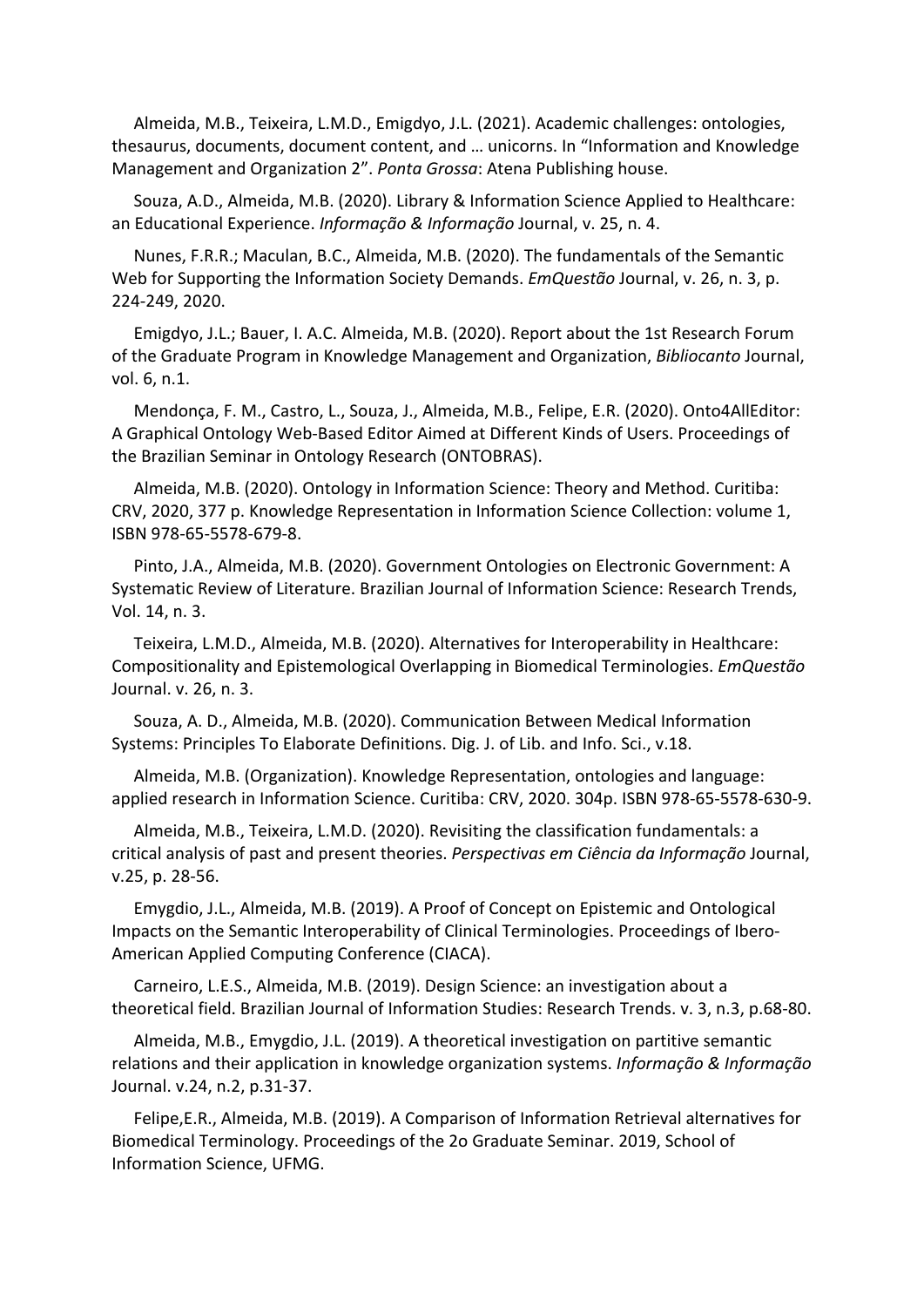Souza, A., Almeida, M.B. (2019). Terms used in clinical practice and their connection to standard terminologies. Proceedings of the 2o Graduate Seminar. 2019, School of Information Science, UFMG.

Emygdio, J.L., Almeida, M.B. (2019). Formal knowledge representations applied to the semantic interoperability of clinical terminologies. Proceedings of the 2o Graduate Seminar. 2019, School of Information Science, UFMG.

Emygdio, J.L., Almeida, M.B. (2019). Formal Representations Of Knowledge And Governance Principles Applied To The Integration Between Snomed CI And ICD via Indirect Alignment. Proceedings of the Brazilian Seminar in Ontology Research (ONTOBRAS).

Souza, A., Almeida, M.B. (2019). Analysis of textual clinical data from Electronic Patient Records for Integration with Standardized Medical Terminologies. Proceedings of the Brazilian Seminar in Ontology Research (ONTOBRAS).

Felipe,E.F., Emygdio, J.L., Almeida, M.B. (2019). Data Life-Cycle in Biomedical ontology construction. In: "Interdisciplinary Studies in Exact and Earth Sciences and Engineering", ISBN: 978-85-7247-623-2. *Atena* Publishing house.

Farinelli, F., Almeida, M.B. (2019). Biomedical Ontologies: Theory and Practice. In "XIX Brazilian Symposium on Computing Applied to Healthcare". *Universidade Federal Fluminense* Press.

Teixeira, L.M.D., Almeida, M.B. (2019). Ontological and Epistemic Aspects In Medical Terminologies: Seeking for Semantic Interoperability within clinical environment. *Encontros Bibli* Journal, v. 23, n. 53, p. 01-15.

Carneiro, L.E.S., Almeida, M.B. (2019). Design Science: the representation of a theoretical field. *Informação & Sociedade* Journal, v. 29, n.1, p.5-30.

Teixeira, L.M.D., Almeida, M.B. (2019). Ontological principles in the support of clinical terminologies: a method and ontology for reorganization of the International Classification of Diseases. Information Science Journal, n.48, v.1.

Farinelli, F.; Almeida, M.B. Emydgio, J.L. (2018). Ontology-oriented data architecture: interoperating health systems. Proceedings of the XVI Brazilian Congress of Informatics in Health. (CBIS 2018).

Almeida, M.B. (2018). Levels Of Representation For Interoperability Of Medical Data. In: " Production, treatment, dissemination and use of heterogeneous information resources: interdisciplinary talks." *Universidade Federal Fluminense* Press.

Teixeira, L.M.D.; Almeida, M.B. (2018). Towards the reduction of ambiguity in clinical information systems through the use of medical terminologies and ontologies. Proceedings of the Brazilian Seminar on Ontologies Research (ONTOBRAS).

Felipe, E. F.; Almeida, M.B. (2018). Automatic classification through ontologies: uses, limitations and applications in Information Science. Proceedings of the Brazilian Seminar on Ontologies Research. (ONTOBRAS).

Pinto, J. A.; Almeida, M.B. (2018). The role of controlled vocabularies in Electronic Government projects – a view of the Brazilian context. Proceedings of the Brazilian Seminar on Ontologies Research. (ONTOBRAS).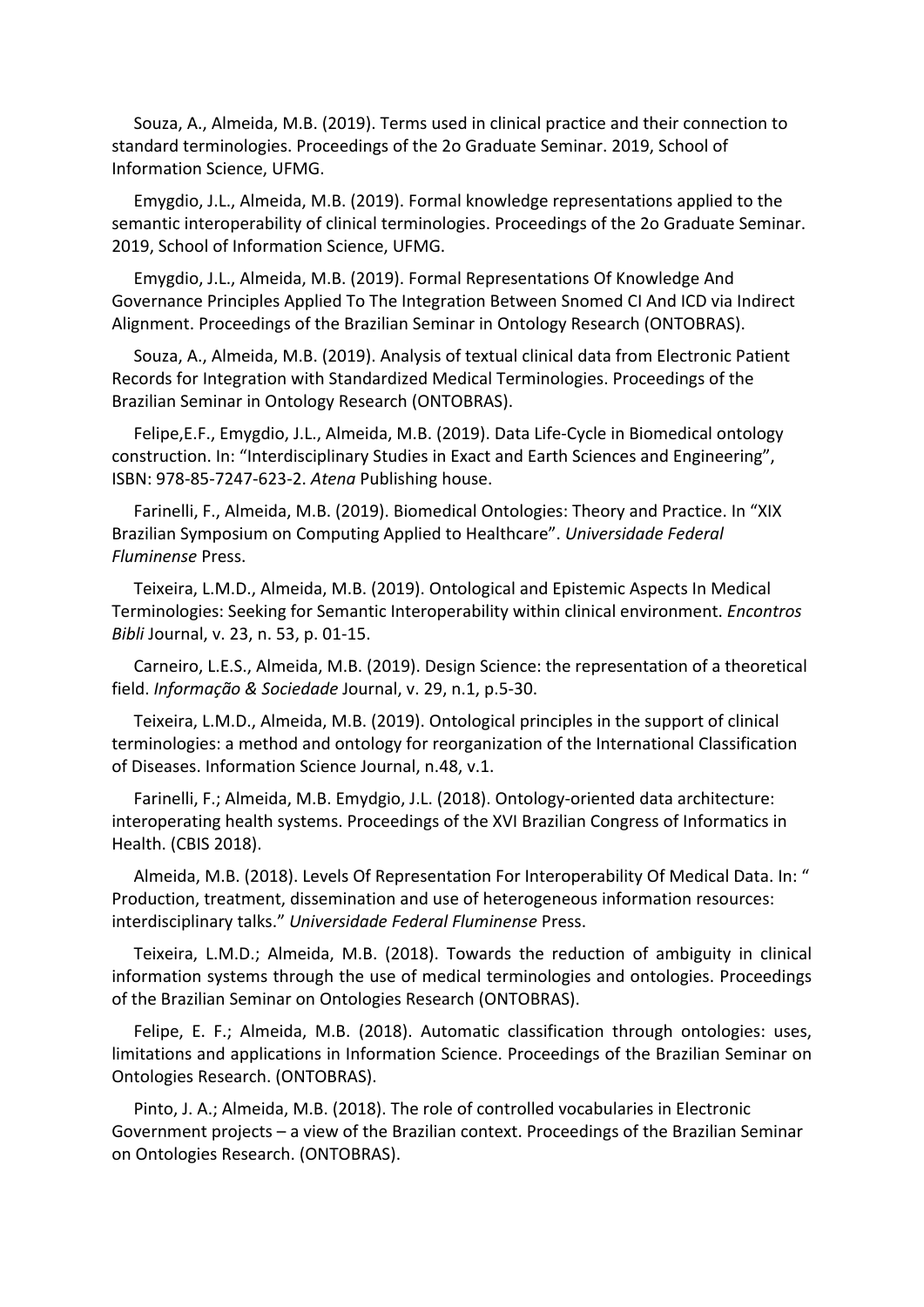Almeida et al. (2017). The education in Information Science in the I‐school model: the experience in the creation of the Graduate Program of Management and Knowledge Organization. Proceedings of the Latin American Association in Education for Information Science Conference. Coimbra.

Machado, L., Simões, M.G., Souza, R.R., Almeida, M.B. Information Science and Semantic Web: Interfaces. Proceedings of the International Society for Information Organization (ISKO) Conference.

Torres, S., Simões, M.G., Almeida, M.B. (2017). Modeling Principles For Knowledge Organization Systems. Proceedings of the International Society for Information Organization (ISKO) Conference.

Almeida, M.B. (2017). The Organizational Memory: How Companies Store And Retrieve Information For Management Purposes. In "Memory: interfaces in the Information Science field". ISBN 978‐85‐230‐1194‐9.

Baracho, R. M. A.; Pereira Jr., M. L.; Almeida, M.B. (2017). Ontology, Internet of Things and Building information modeling (BIM). Proceedings of the Brazilian Seminar in Ontology Research (ONTOBRAS) Conference.

Almeida, M.B. (2017). Ontologies For Representing Organizational Memory. *Saarbrücken: Saarbrücken Publisher*. 472 p. ISBN 978-3-8417-1047-5.

Sá, T.Q.V., Almeida, M.B., Souza, R. R., Souza, A., Reis, Z. S. N. (2016). The Minimum Information About The Prenatal Care To Support The Communication Between The Brazilian Healthcare Network And Maternities. Proceedings of the Brazilian Conference of Medical Informatics.

Almeida, M.B., Aganette, E.C. (2016). Theory Of Terminology And Theory Of Applied Ontology: Elucidations And Discussions About The Creation Of Definitions For Biomedical Terms. Information Science Journal, no. 4, vol. 1. p.11-24.

Pereira, M., Baracho, R. M., Almeida. M.B. (2016). Ontology in the Support of the Building Information Modeling (BIM): An Exploratory Study About The Interplay Between The Involved Technologies. Proceedings of the 17th National Seminar of Research in Information Science. (ENANCIB).

Coelho, K. C., Pessanha, C., Almeida, M.B. (2016). A philosophical-legal investigation about the document acts theory. Proceedings of the 17th National Seminar of Research in Information Science. (ENANCIB).

Marangon, L. T. D., Aganette, E.C., Almeida, M.B. (2016). The Practice of Information Architecture in the Scope of an Enterprise Content Management Project In A Brazilian Supply Company. *Informação & Informação* Journal, v.22, n.3. p.502-517.

Almeida, M.B. (2016). The Organizational Memory: How The Organizations Store And Retrieve Information For Purposes Of Management. In "Creating and maintaining the human society through the language, memory and its extensions". The University of *Brasilia* Press.

Torres, S., Almeida, M.B., Simões, G.M. (2015). Semantic Relations In Knowledge Organization Systems: An Investigation In The Legal Domain. Proceedings of VII *Encuentro Ibérico* (EDICIC).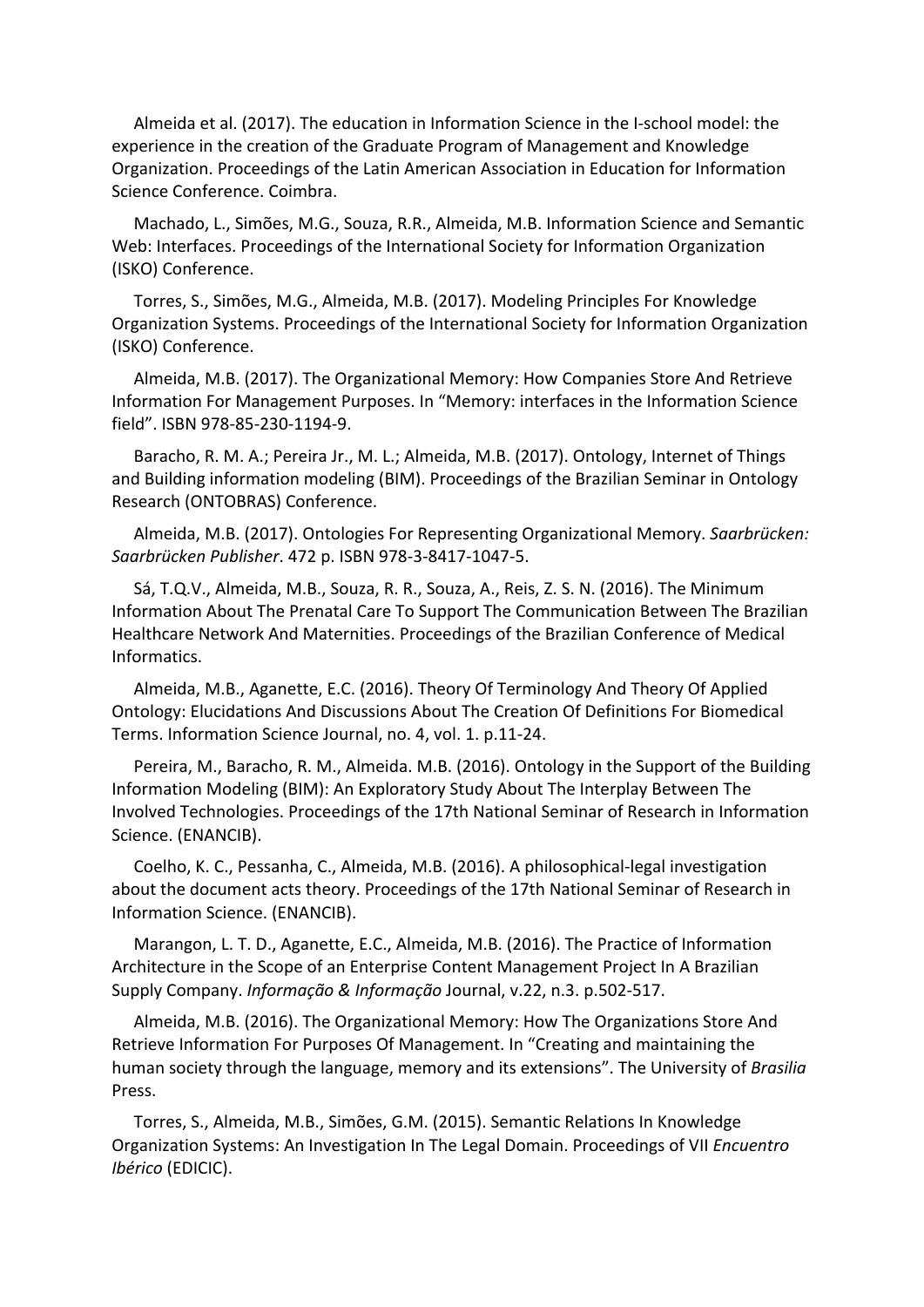Torres, S., Almeida, M.B., Araujo, E.P.O., Oliveira, J.P. (2015). Characterization Of Legal Documents For Knowledge Organization. Proceedings of VII *Encuentro Ibérico* (EDICIC)

Torres, S., Almeida, M.B. (2015). Classification As An Inherent Activity In Building Indexing Languages. *DataGramaZero* Journal, v.16, n. 2.

Coelho, K.C., Mendonça, F.M., Almeida, M. B. (2015). Knowledge Organization In Blood Transfusion Domain: A Formal Vocabulary About Blood Components. Proceedings of the 9th Conference of the Iberian-American Collaboration in Medicine Group.

Mendonça, F.M., Almeida, M.B. (2015). Ontoforinfoscience: A Detailed Methodology For Construction Of Ontologies And Its Application In The Blood Domain. Proceedings of the 16th National Seminar of Research in Information Science. (ENANCIB).

Souza, A.D., Almeida, M.B. (2015). Knowledge About Oncology In The Age Of Big-data. Proceedings of the 16th National Seminar of Information Science. (ENANCIB).

Aganette, E. C., Almeida, M.B. (2015). Empirical-theoretical Advances In The Comparison Between The Theory Of Applied Ontology And The Theory Of Terminology. *Encontros Bibli* Journal, v. 20, n. , p. 3-24.

Branquinho, L., Baracho, R. M. A., Almeida, M.B. (2015). Knowledge Discovery Using Ontologies For Data-mining. Abakós, v. 1, n.1, p. 21-33.

Torres, S., Almeida, M.B. (2014). The Social Function Of Documents In The Scope Of Legal Documentation. *DatagramaZero* Journal, v. 15, n. 2.

Almeida, M.B., Andrade, A.Q. (2014). Information Organization In Medical Records: An Approach Based On Popper´s Theories. *Informação & Tecnologia* Journal, v. 1, n. 1, p. 29-41.

Oliveira, J.P, Almeida, M.B., Araujo, E. P. O., Miranda, N.C.M.C. (2014). Information Sources In Medicine And Healthcare: An Evaluation Criteria. Proceedings of the 3rd International Colloquium: The medicine in the information age (MEDINFORIII).

Almeida, M.B., Baracho, R.M.A. (2014). Keeping The Expertise: An Interdisciplinary Approach Based On Learning, Knowledge And Organizational Memory. *Informação & Sociedade* Journal. v. 24, n.2, p.19-33.

Melo, S., Almeida, M.B. (2014). A List Of Topics For Ontology Based Conceptual Modeling For Information Systems. Proceedings of the 15th National Seminar of Research in Information Science.

Damasceno, A., Almeida, M.B. (2014). Methodological Principles For Creating Definitions In Biomedical Ontologies: A Case Study In The Domain Of Leukemia. Proceedings of the 15th National Seminar of Information Science.

Mendonça, F. M., Almeida, M.B. (2014). Methodological Principles For Developing Ontologies: An Analysis Of The Current Practices. Proceedings of the 15th National Seminar of Research in Information Science. (ENANCIB).

Aganette, E.C., Almeida, M.B. (2014). Theory Of Terminology And Theory Of Applied Ontology: A Comparison Based On The Activity Of Creating Definitions. Proceedings of the 15th National Seminar of Research in Information Science. (ENANCIB).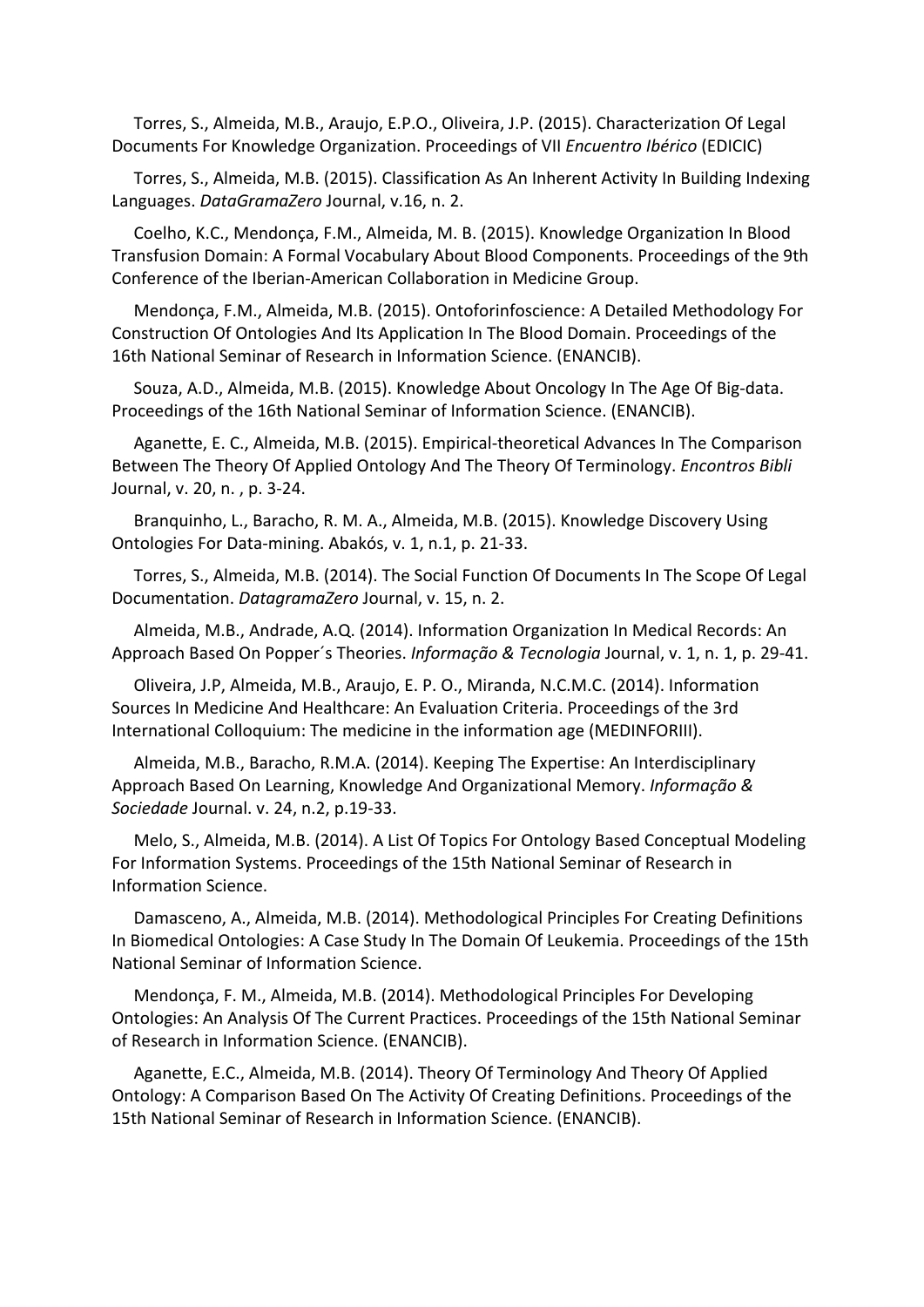Almeida, M.B. (2014). An integrated approach to ontologies: Information Science, Computer Science and Philosophy. *Perspectivas em Ciência da Informação* Journal. v. 19, n.3), p. 242-258.

Baracho, R.M.A., Cendon, B.V., Melo, M.O.T., Barbosa, C.R., Almeida, M.B. (2014). Perspectives on Information Science in the XV National Seminar of Information Science. *Perspectivas em Gestão e Conhecimento* Journal. v. 4, p. 198-211.

Coelho, K.C., Almeida, M.B. (2012). Knowledge Acquisition For The Construction Of Ontologies: A Proposal Of Methodological Guidelines Applied To The Domain Of Blood Transfusion. *Encontros Bibli* Journal, v.17, n. 35, p. 47-74.

Mendonça, F.M., Almeida, M.B. (2012). Models And Theories For Knowledge Representation: An Ontological Theory About The Human Blood. Proceedings of the 13th National Seminar of Research in Information Science. (ENANCIB).

Torres, S., Almeida, M.B. (2012). The Characterization Of Legal Documents In The Scope Of Knowledge Organization. Proceedings of the 13th National Seminar of Information Science. (ENANCIB).

Pawlowski, J., Almeida, M.B. (2012). Remarks About The Relevance Of Life Sciences Information Sources. Proceedings of the 13th National Seminar of Information Science. (ENANCIB).

Mendonça, F. M., Almeida, M. B., Souza, R. R., Silva, D. L. (2012). Automatic Extraction Of Candidate Terms For Ontologies: A Case Study In The Domain Of Blood Transfusion. Proceedings of the 5th Brazilian Seminar of Research on Ontologies (ONTOBRAS/MOST).

Silva, D.L., Souza, R.R., Mendonça, F.M., Almeida, M.B. (2012). Ontologies For The Description Of Multimedia Resources. Proceedings of the 5th Brazilian Seminar of Research on Ontologies (ONTOBRAS/MOST).

Almeida, M. B., Cendon, B. V., Kerr, M. P. (2012). Methodological Principles For The Characterization Of The Pragmatic Dimension Of Documents In Biomedical Ontologies Development. *Informação & Sociedade* Journal, v. 22, n.1, p. 105-117.

Almeida, M.B., Cendon, B.V., Souza, R. R. (2012). A Methodology For Long -term Digital Preservation Of Documents. *Encontros Bibli* Journal, v. 17, n. 34, p. 103-130.

Almeida, M.B., Coelho, K.C.; Andrade, A.Q., Carneiro, L.E.S., Oliveira, J. A., Mendonça, F.M., Souza, R.R. (2011). The Blood Project: An Initiative To Information Organization In Biomedicine. Proceedings of the 12th Brazilian Conference of Research in Information Science. (ENANCIB).

Padilha, L. M., Almeida, M.B. (2011). Long-term Digital Preservation: Strategies And Policies. Proceedings of the 12th Brazilian Conference of Research in Information Science. (ENANCIB).

Oliveira, J. A., Almeida, M.B. (2011). Information Visualization In the Support of Ontologies Evaluation. Proceedings of the 12th Brazilian Conference of Research in Information Science. (ENANCIB).

Souza, R. R., Tudhope, D., Almeida, M. B. (2011). The Knowledge Organization Systems Spectrum: A Proposal For A Typology. In "Documents – Uses and Contexts". *Universidade Federal Fluminense* Press.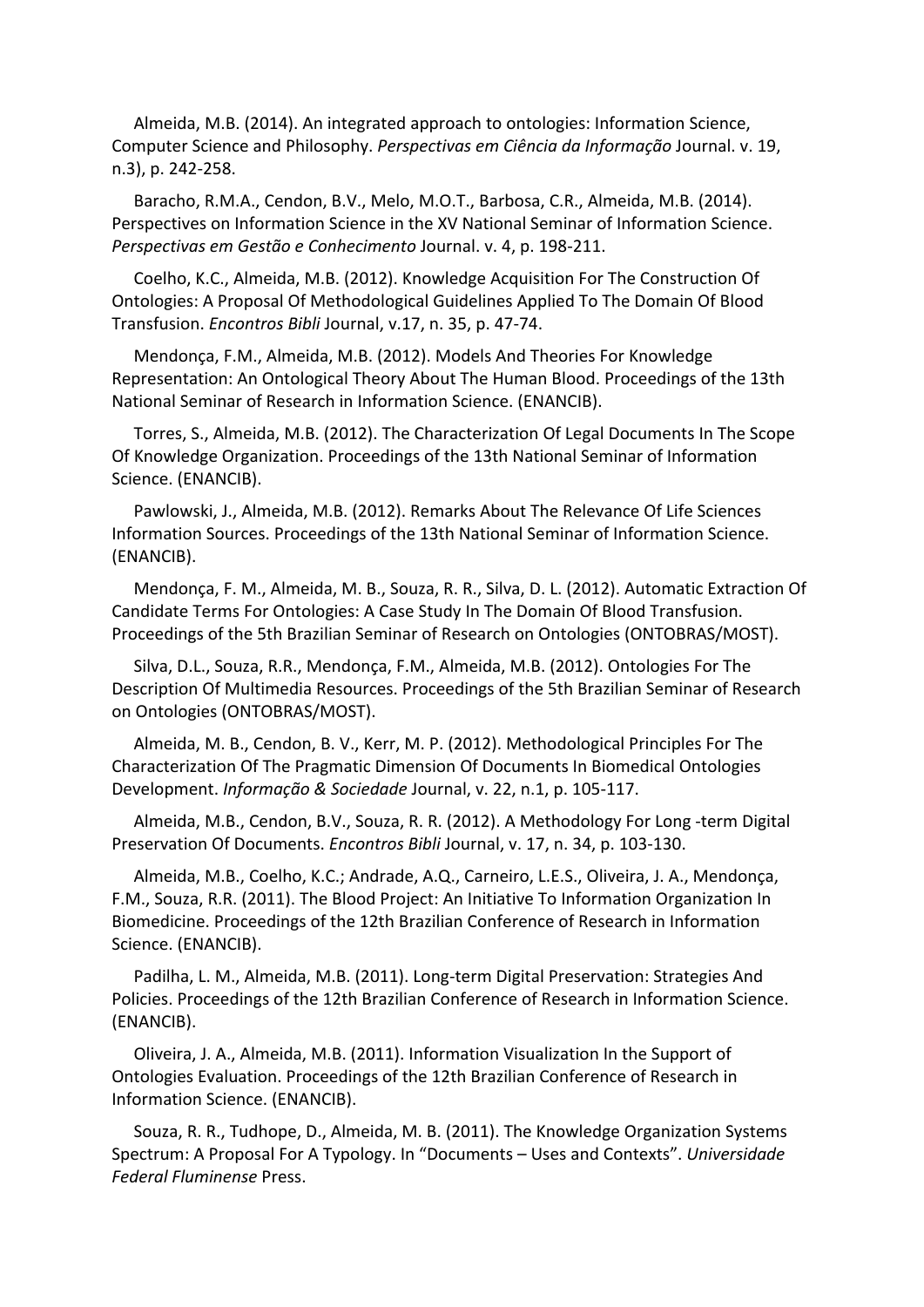Cardoso, K. C., Almeida, M.B. (2011). A Study Case Of Knowledge Acquisition In The Domain of Hematology. Proceedings of the 4th Brazilian Seminar of Research on Ontologies. (ONTOBRAS).

Carneiro, L. E. S., Almeida, M. B. Ontologies For Information Security In Biomedicine: Technology, Process And People. Proceedings of the 4th Brazilian Seminar of Research on Ontologies. (ONTOBRAS).

Almeida, M. B., Souza, R. R. (2011). Evaluation Of The Semantic Spectrum Of Instruments To Information Organization. *Encontros Bibli* Journal, v.16, n. 31, p.25-50.

Oliveira, V. N. P., Almeida, M. B. (2011). A List Of Topics For Ontological Evaluation Of Information Systems Models. *Perspectivas em Ciência da Informação* Journal, v. 16, n. 1, p. 165-184.

Almeida, M.B., Nogueira, V. P., Lucas, D.S., Souza, R. R. (2010). A Methodology For Ontological Evaluation Of Information Systems Model. The Iberian-American Conference of Web and Internet (CIAWI)

Almeida, M. B., Nogueira, V. P., Coelho, K. C. (2010). An exploratory study about ontologies applied to information systems models: Perspectives in Information Science. Encontros Bibli, 15(30), 32-56. BR.

Almeida, M. B., Teixeira, L. M. D., Coelho, K. K., Souza, R, R. (2010). Linguistic Support To Construction Of Ontologies. Liinc Journal, v. 6, n.2, p.384-410.

Silva, D. L., Souza, R. R., Almeida, M.B. (2010). Interdisciplinary Methodological Principles In The Process Of Ontology Construction. Proceedings of the 3rd Brazilian Seminar of Research on Ontologies. (ONTOBRAS).

Almeida, M. B., Souza, R. R., Coelho, K. C. (2010). A Proposal Of Ontology For The Domain Of Organizational Information Security: The Terminological Stage. *Informação & Sociedade* Journal, v. 20, n.1, p.155-168.

Silva, D. S., Souza, R. R., Almeida, M.B. (2009). Methodological Principles To Construction Of Ontologies: An Interdisciplinary Approach. Proceedings of the 10th Brazilian Conference of Research in Information Science. (ONTOBRAS).

Almeida, M.B., Souza, R.R., Bax, M.P. (2009). The Knowledge Representation, Ontologies and Language Research Group. Proceedings of the 2nd Brazilian Seminar of Research on Ontologies. (ONTOBRAS).

Souza, R. R., Almeida, M. B. (2009). Knowledge Representation: Identity Or Nemesis Of Information Science? Proceedings of the Information Science Iberian Meeting (EDBICIC 2009).

Almeida, M. B., Souza, R. R., Coelho, K. C. (2009). Ontologies And Information Systems Modeling. Proceedings of the Information Science Iberian Meeting (EDBICIC 2009). BR.

Silva, D. S., Souza, R. R., Almeida, M.B. (2008). Ontologies And Controlled Vocabularies. Information Science Journal, v. 37, n. 3, p. 60-75.

Almeida, M. B., Neves, M. E. M., Teixeira, L. M. D. (2008). A Proposal For The Program Of Long-term Digital Preservation Of Archival Documents Of State Of Minas Gerais. *Perspectivas em Ciência da Informação Journal*, v.13, n.3.